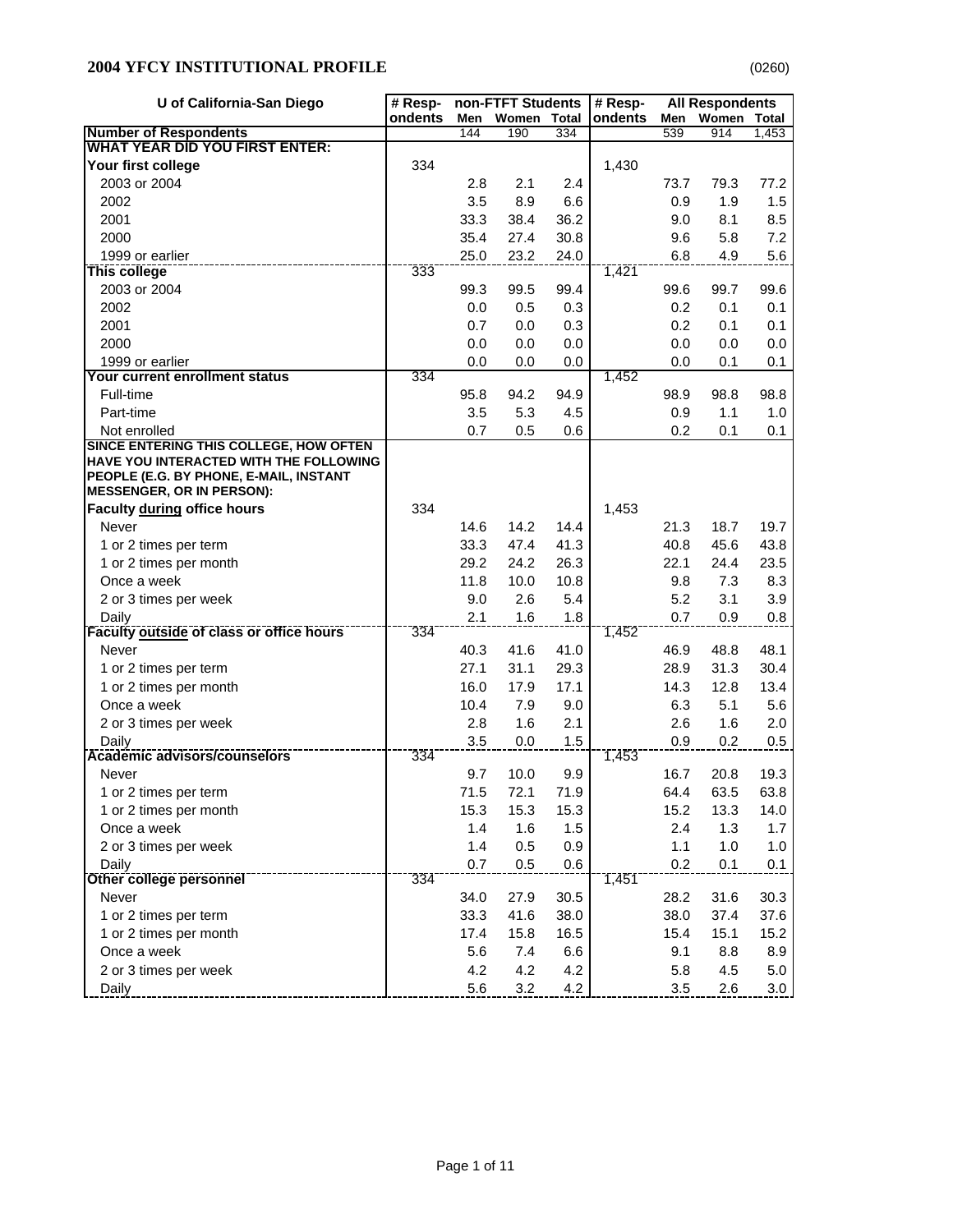| U of California-San Diego                                                                                                                                      | # Resp- |      | non-FTFT Students |      | # Resp- |      |             | <b>All Respondents</b> |  |
|----------------------------------------------------------------------------------------------------------------------------------------------------------------|---------|------|-------------------|------|---------|------|-------------|------------------------|--|
|                                                                                                                                                                | ondents | Men  | Women Total       |      | ondents | Men  | Women Total |                        |  |
| SINCE ENTERING THIS COLLEGE, HOW OFTEN<br>HAVE YOU INTERACTED WITH THE FOLLOWING<br>PEOPLE (E.G. BY PHONE, E-MAIL, INSTANT<br><b>MESSENGER, OR IN PERSON):</b> |         |      |                   |      |         |      |             |                        |  |
| <b>Close friends at this institution</b>                                                                                                                       | 334     |      |                   |      | 1,453   |      |             |                        |  |
| Never                                                                                                                                                          |         | 9.0  | 11.6              | 10.5 |         | 4.5  | 4.2         | 4.3                    |  |
| 1 or 2 times per term                                                                                                                                          |         | 7.6  | 7.4               | 7.5  |         | 4.1  | 2.8         | 3.3                    |  |
| 1 or 2 times per month                                                                                                                                         |         | 2.8  | 7.4               | 5.4  |         | 3.0  | 4.6         | 4.0                    |  |
| Once a week                                                                                                                                                    |         | 11.8 | 14.7              | 13.5 |         | 11.3 | 10.0        | 10.5                   |  |
| 2 or 3 times per week                                                                                                                                          |         | 18.7 | 18.9              | 18.9 |         | 17.8 | 15.0        | 16.0                   |  |
| Daily                                                                                                                                                          |         | 50.0 | 40.0              | 44.3 |         | 59.4 | 63.5        | 61.9                   |  |
| <b>Close friends not at this institution</b>                                                                                                                   | 334     |      |                   |      | 1,452   |      |             |                        |  |
| Never                                                                                                                                                          |         | 5.6  | 3.7               | 4.5  |         | 4.5  | 3.1         | 3.6                    |  |
| 1 or 2 times per term                                                                                                                                          |         | 7.6  | 8.4               | 8.1  |         | 10.8 | 11.4        | 11.2                   |  |
| 1 or 2 times per month                                                                                                                                         |         | 16.0 | 14.7              | 15.3 |         | 18.6 | 17.2        | 17.7                   |  |
| Once a week                                                                                                                                                    |         | 17.4 | 16.3              | 16.8 |         | 17.4 | 16.3        | 16.7                   |  |
| 2 or 3 times per week                                                                                                                                          |         | 25.0 | 21.6              | 23.1 |         | 21.5 | 22.7        | 22.2                   |  |
| Daily                                                                                                                                                          |         | 28.5 | 35.3              | 32.3 |         | 27.3 | 29.4        | 28.6                   |  |
| Your family                                                                                                                                                    | 334     |      |                   |      | 1,453   |      |             |                        |  |
| Never                                                                                                                                                          |         | 7.6  | 1.6               | 4.2  |         | 4.1  | 0.9         | 2.1                    |  |
| 1 or 2 times per term                                                                                                                                          |         | 11.8 | 9.5               | 10.5 |         | 12.6 | 9.8         | 10.9                   |  |
| 1 or 2 times per month                                                                                                                                         |         | 15.3 | 11.1              | 12.9 |         | 18.4 | 13.2        | 15.1                   |  |
| Once a week                                                                                                                                                    |         | 17.4 | 14.2              | 15.6 |         | 22.8 | 17.4        | 19.4                   |  |
| 2 or 3 times per week                                                                                                                                          |         | 20.1 | 26.8              | 24.0 |         | 22.8 | 26.5        | 25.1                   |  |
| Daily                                                                                                                                                          |         | 27.8 | 36.8              | 32.9 |         | 19.3 | 32.2        | 27.4                   |  |
| Students reporting they were "satisfied"                                                                                                                       |         |      |                   |      |         |      |             |                        |  |
| or "very satisfied" with each of the                                                                                                                           |         |      |                   |      |         |      |             |                        |  |
| following at this institution [1]<br><b>Classroom</b> facilities                                                                                               | 331     | 79.9 | 73.8              | 76.4 | 1,446   | 80.3 | 73.9        | 76.3                   |  |
|                                                                                                                                                                | 314     | 67.9 | 77.4              | 73.2 |         | 74.8 | 78.5        | 77.1                   |  |
| Computer facilities                                                                                                                                            |         |      |                   |      | 1,315   |      |             |                        |  |
| Library facilities and services                                                                                                                                | 329     | 88.8 | 93.0              | 91.2 | 1,405   | 90.8 | 88.9        | 89.6                   |  |
| Academic advising                                                                                                                                              | 313     | 60.9 | 59.4              | 60.1 | 1,276   | 58.8 | 58.1        | 58.4                   |  |
| Tutoring or other academic assistance                                                                                                                          | 208     | 56.7 | 53.2              | 54.8 | 886     | 54.6 | 59.0        | 57.3                   |  |
| Registrar's office                                                                                                                                             | 292     | 55.1 | 43.0              | 48.3 | 1,217   | 53.3 | 47.8        | 49.9                   |  |
| Student housing facilities/services                                                                                                                            | 148     | 34.8 | 48.8              | 42.6 | 1,148   | 57.9 | 59.3        | 58.8                   |  |
| Financial aid services                                                                                                                                         | 238     | 70.0 | 60.1              | 64.3 | 1,061   | 58.6 | 55.3        | 56.6                   |  |
| Career center/services                                                                                                                                         | 235     | 55.1 | 61.3              | 58.7 | 933     | 55.6 | 58.9        | 57.7                   |  |
| Student health center/services                                                                                                                                 | 195     | 59.5 | 63.8              | 62.1 | 952     | 61.2 | 60.1        | 60.5                   |  |
| Psychological counseling services                                                                                                                              | 81      | 28.6 | 41.3              | 35.8 | 350     | 38.0 | 41.3        | 40.0                   |  |
| <b>Recreational facilities</b>                                                                                                                                 | 234     | 85.3 | 80.8              | 82.9 | 1,235   | 88.0 | 85.7        | 86.6                   |  |
| Orientation for new students                                                                                                                                   | 314     | 53.8 | 54.9              | 54.5 | 1,405   | 61.2 | 63.2        | 62.5                   |  |
| Are you: [2]                                                                                                                                                   | 334     |      |                   |      | 1,453   |      |             |                        |  |
| White/Caucasian                                                                                                                                                |         | 52.1 | 51.6              | 51.8 |         | 46.9 | 47.5        | 47.3                   |  |
| African American/Black                                                                                                                                         |         | 2.1  | 4.2               | 3.3  |         | 1.5  | 2.1         | 1.9                    |  |
| American Indian/Alaska Native                                                                                                                                  |         | 2.1  | 2.6               | 2.4  |         | 2.0  | 1.4         | 1.7                    |  |
| Asian American/Asian                                                                                                                                           |         | 31.9 | 31.1              | 31.4 |         | 41.7 | 42.7        | 42.3                   |  |
| Native Hawaiian/Pacific Islander                                                                                                                               |         | 4.2  | 3.7               | 3.9  |         | 2.4  | 3.2         | 2.9                    |  |
| Mexican American/Chicano                                                                                                                                       |         | 7.6  | 12.6              | 10.5 |         | 6.9  | 7.7         | 7.4                    |  |
| Puerto Rican                                                                                                                                                   |         | 0.0  | 1.6               | 0.9  |         | 0.4  | 0.8         | 0.6                    |  |
| Other Latino                                                                                                                                                   |         | 3.5  | 4.7               | 4.2  |         | 3.3  | 2.7         | 3.0                    |  |
| Other                                                                                                                                                          |         | 11.8 | 5.8               | 8.4  |         | 8.5  | 5.6         | 6.7                    |  |
| Is English your native language?                                                                                                                               | 334     |      |                   |      | 1,451   |      |             |                        |  |
| Yes                                                                                                                                                            |         | 64.6 | 67.9              | 66.5 |         | 69.1 | 70.6        | 70.1                   |  |
| No                                                                                                                                                             |         | 35.4 | 32.1              | 33.5 |         | 30.9 | 29.4        | 29.9                   |  |

[1] Respondents marking "No Experience/Not Available" were not included in these results.

[2] Percentages will sum to more than 100.0 if any respondents marked more than one ethnic group.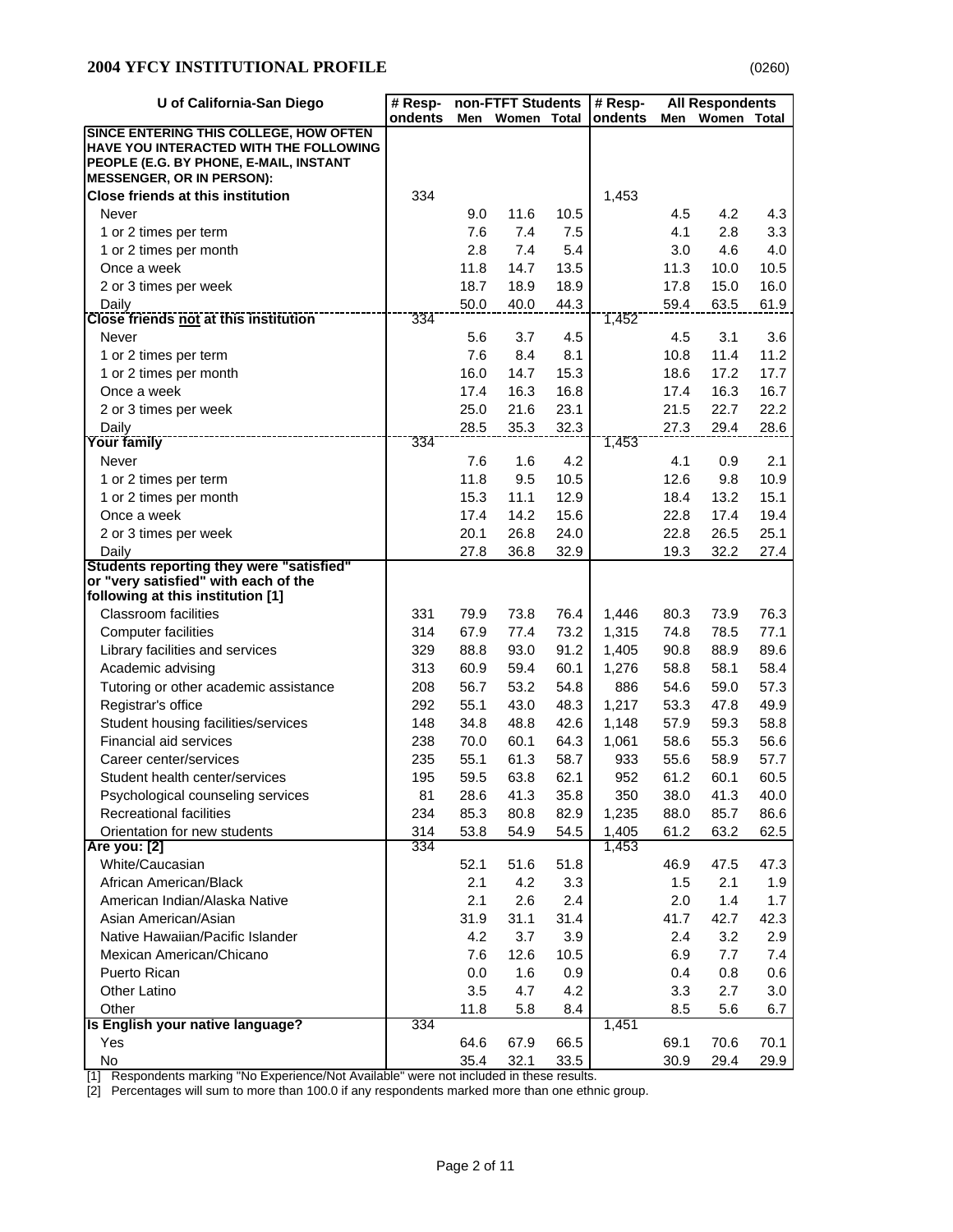| U of California-San Diego                                        | # Resp-    |              | non-FTFT Students |              | # Resp-        |              | <b>All Respondents</b> |              |
|------------------------------------------------------------------|------------|--------------|-------------------|--------------|----------------|--------------|------------------------|--------------|
|                                                                  | ondents    | Men          | Women Total       |              | ondents        | Men          | Women Total            |              |
| SINCE ENTERING THIS COLLEGE, HOW<br>SUCCESSFUL HAVE YOU FELT AT: |            |              |                   |              |                |              |                        |              |
| Understanding what your professors                               |            |              |                   |              |                |              |                        |              |
| expect of you academically                                       | 334        |              |                   |              | 1,453          |              |                        |              |
| Unsuccessful                                                     |            | 9.0          | 5.3               | 6.9          |                | 5.8          | 3.6                    | 4.4          |
| Somewhat successful                                              |            | 51.4         | 63.2              | 58.1         |                | 57.5         | 66.7                   | 63.3         |
| Completely successful                                            | 334        | 39.6         | 31.6              | 35.0         | 1,453          | 36.7         | 29.6                   | 32.3         |
| Developing effective study skills<br>Unsuccessful                |            | 8.3          | 11.1              | 9.9          |                | 13.9         | 14.8                   | 14.5         |
| Somewhat successful                                              |            | 62.5         | 63.7              | 63.2         |                | 63.5         | 65.8                   | 64.9         |
| Completely successful                                            |            | 29.2         | 25.3              | 26.9         |                | 22.6         | 19.5                   | 20.6         |
| Adjusting to the academic demands of                             |            |              |                   |              |                |              |                        |              |
| college                                                          | 334        |              |                   |              | 1,453          |              |                        |              |
| Unsuccessful                                                     |            | 6.9          | 10.5              | 9.0          |                | 6.1          | 10.0                   | 8.5          |
| Somewhat successful                                              |            | 52.8         | 63.2              | 58.7         |                | 57.3         | 61.9                   | 60.2         |
| Completely successful                                            |            | 40.3         | 26.3              | 32.3         |                | 36.5         | 28.1                   | 31.2         |
| <b>Managing your time effectively</b>                            | 334        |              |                   |              | 1,453          |              |                        |              |
| Unsuccessful                                                     |            | 16.0         | 21.1              | 18.9         |                | 18.2         | 21.9                   | 20.5         |
| Somewhat successful                                              |            | 59.0         | 61.6              | 60.5         |                | 61.2         | 60.7                   | 60.9         |
| Completely successful<br><b>Getting to know faculty</b>          | 334        | 25.0         | 17.4              | 20.7         | 1,452          | 20.6         | 17.4                   | 18.6         |
| Unsuccessful                                                     |            | 42.4         | 43.7              | 43.1         |                | 51.7         | 54.8                   | 53.7         |
| Somewhat successful                                              |            | 46.5         | 46.3              | 46.4         |                | 40.9         | 38.5                   | 39.4         |
| Completely successful                                            |            | 11.1         | 10.0              | 10.5         |                | 7.4          | 6.7                    | 7.0          |
| Developing close friendships with other                          |            |              |                   |              |                |              |                        |              |
| students                                                         | 334        |              |                   |              | 1,453          |              |                        |              |
| Unsuccessful                                                     |            | 25.7         | 31.6              | 29.0         |                | 14.3         | 15.2                   | 14.9         |
| Somewhat successful                                              |            | 47.2         | 36.3              | 41.0         |                | 43.2         | 40.3                   | 41.4         |
| Completely successful                                            |            | 27.1         | 32.1              | 29.9         |                | 42.5         | 44.5                   | 43.8         |
| Utilizing campus services available to<br>students               | 334        |              |                   |              | 1,453          |              |                        |              |
| Unsuccessful                                                     |            | 11.1         | 10.5              | 10.8         |                | 10.6         | 8.5                    | 9.3          |
| Somewhat successful                                              |            | 63.2         | 65.8              | 64.7         |                | 65.7         | 68.5                   | 67.4         |
| Completely successful                                            |            | 25.7         | 23.7              | 24.6         |                | 23.7         | 23.0                   | 23.3         |
| <b>Students rating themselves "above</b>                         |            |              |                   |              |                |              |                        |              |
| average" or "highest 10%" compared                               |            |              |                   |              |                |              |                        |              |
| with the average person their age in:                            |            |              |                   |              |                |              |                        |              |
| Academic ability                                                 | 333        | 77.1         | 66.1              | 70.9         | 1,451          | 78.6         | 66.4                   | 70.9         |
| Artistic ability                                                 | 334        | 46.5         | 41.6              | 43.7         | 1,451          | 38.8         | 38.7                   | 38.7         |
| Computer skills                                                  | 334        | 65.3         | 32.1              | 46.4         | 1,452          | 63.8         | 30.2                   | 42.6         |
| Cooperativeness<br>Creativity                                    | 334<br>334 | 74.3<br>69.4 | 80.0<br>57.4      | 77.5<br>62.6 | 1,451<br>1,452 | 77.3<br>63.8 | 78.2<br>58.1           | 77.9<br>60.2 |
| Drive to achieve                                                 | 334        | 69.4         | 72.6              | 71.3         | 1,452          | 73.2         | 72.4                   | 72.7         |
| <b>Emotional health</b>                                          | 334        | 63.9         | 48.9              | 55.4         | 1,451          | 67.3         | 50.6                   | 56.8         |
| Leadership ability                                               | 334        | 66.0         | 51.6              | 57.8         | 1,452          | 65.4         | 54.0                   | 58.3         |
| Mathematical ability                                             | 334        | 55.6         | 38.9              | 46.1         | 1,452          | 63.9         | 43.7                   | 51.2         |
| Physical health                                                  | 334        | 56.2         | 48.4              | 51.8         | 1,452          | 60.6         | 47.6                   | 52.4         |
| Persistence                                                      | 334        | 69.4         | 64.7              | 66.8         | 1,452          | 73.8         | 68.5                   | 70.5         |
| Popularity                                                       | 334        | 31.9         | 27.4              | 29.3         | 1,451          | 33.6         | 28.1                   | 30.2         |
| Public speaking ability                                          | 334        | 45.8         | 41.6              | 43.4         | 1,452          | 44.4         | 36.0                   | 39.1         |
| Religiousness                                                    | 334        | 20.8         | 27.9              | 24.9         | 1,452          | 27.1         | 27.5                   | 27.3         |
| Risk-taking                                                      | 334        | 49.3         | 40.5              | 44.3         | 1,452          | 51.3         | 33.7                   | 40.2         |
| Self-confidence (intellectual)                                   | 334        | 71.5         | 52.1              | 60.5         | 1,452          | 71.7         | 51.8                   | 59.2         |
| Self-confidence (social)                                         | 334        | 54.9         | 48.4              | 51.2         | 1,452          | 51.5         | 46.3                   | 48.2         |
| Self-understanding                                               | 334        | 75.7         | 64.2              | 69.2         | 1,452          | 72.3         | 62.8                   | 66.3         |
| Spirituality                                                     | 334        | 44.4         | 45.3              | 44.9         | 1,452          | 45.0         | 41.8                   | 43.0         |
| Understanding of others                                          | 334        | 75.7         | 73.7              | 74.6         | 1,452          | 72.1         | 75.8                   | 74.4         |
| Writing ability                                                  | 334        | 52.1         | 53.2              | 52.7         | 1,452          | 52.0         | 48.2                   | 49.7         |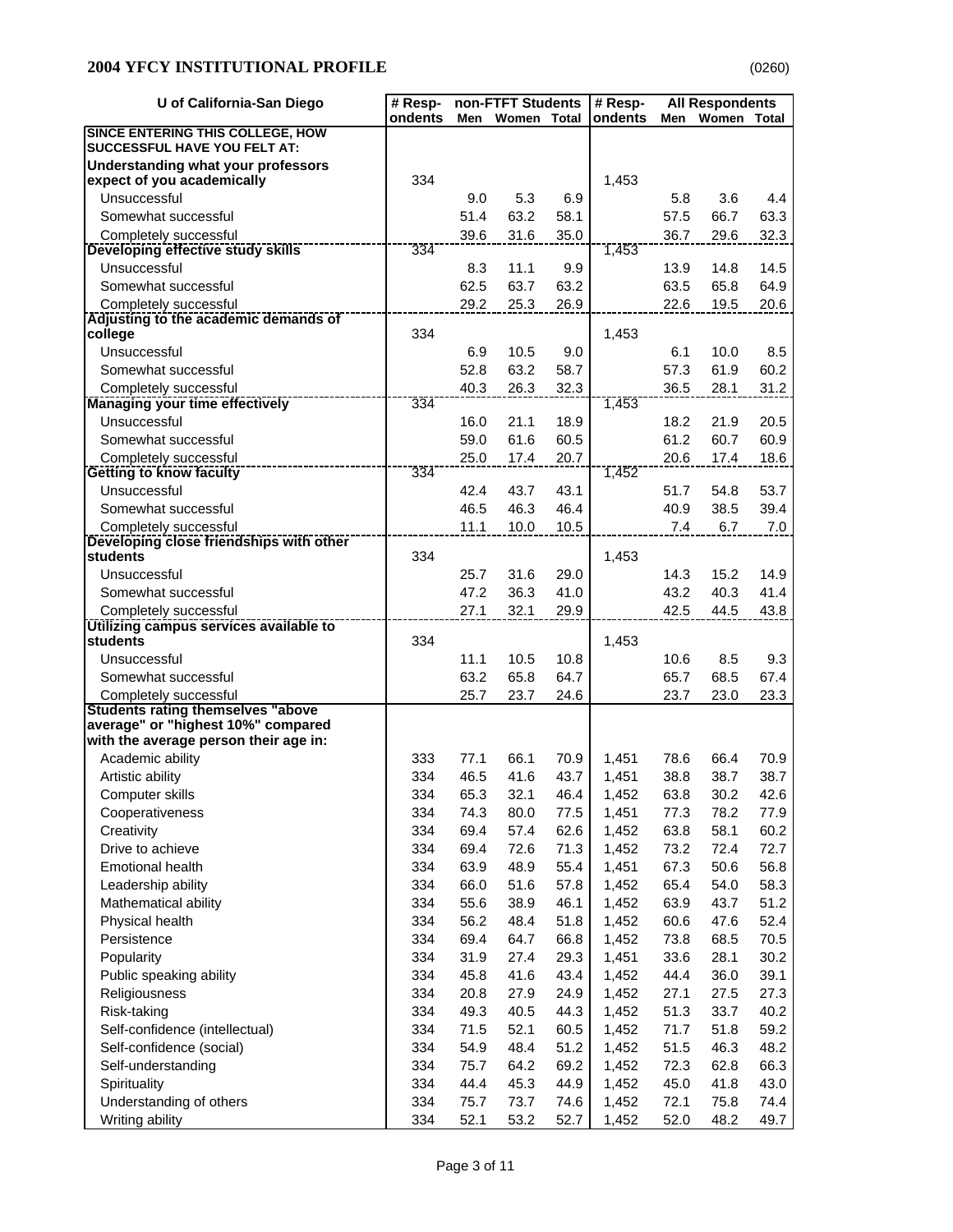| U of California-San Diego                                           | # Resp- |      | non-FTFT Students |      | # Resp- |      | <b>All Respondents</b> |       |
|---------------------------------------------------------------------|---------|------|-------------------|------|---------|------|------------------------|-------|
|                                                                     | ondents | Men  | Women Total       |      | ondents | Men  | Women                  | Total |
| Since entering this college, how often<br>have you:                 |         |      |                   |      |         |      |                        |       |
| Attended a religious service                                        | 334     | 37.5 | 43.2              | 40.7 | 1,453   | 41.0 | 45.6                   | 43.9  |
| Felt bored in class [3]                                             | 334     | 23.6 | 24.2              | 24.0 | 1,452   | 48.1 | 40.4                   | 43.3  |
| Participated in organized demonstrations                            | 333     | 36.1 | 30.7              | 33.0 | 1,451   | 34.2 | 35.6                   | 35.1  |
| Studied with other students                                         | 334     | 89.6 | 90.5              | 90.1 | 1,451   | 89.4 | 91.8                   | 90.9  |
| Smoked cigarettes [3]                                               | 334     | 11.8 | 5.8               | 8.4  | 1,450   | 5.8  | 3.2                    | 4.1   |
| Drank beer                                                          | 334     | 58.3 | 48.4              | 52.7 | 1,449   | 48.6 | 37.8                   | 41.8  |
| Drank wine or liquor                                                | 334     | 62.5 | 64.2              | 63.5 | 1,449   | 54.6 | 53.8                   | 54.1  |
| Felt overwhelmed by all you had to do [3]                           | 334     | 23.6 | 48.4              | 37.7 | 1,450   | 29.1 | 47.9                   | 41.0  |
| Felt depressed [3]                                                  | 334     | 13.9 | 18.4              | 16.5 | 1,451   | 11.7 | 15.8                   | 14.3  |
| Performed volunteer work                                            | 334     | 38.9 | 52.1              | 46.4 | 1,451   | 41.9 | 53.0                   | 48.9  |
| Discussed politics [3]                                              | 334     | 28.5 | 23.7              | 25.7 | 1,450   | 25.1 | 19.2                   | 21.4  |
| Socialized with someone of another                                  |         |      |                   |      |         |      |                        |       |
| racial/ethnic group [3]                                             | 334     | 60.4 | 58.9              | 59.6 | 1,451   | 70.0 | 72.0                   | 71.3  |
| Came late to class                                                  | 334     | 70.8 | 66.3              | 68.3 | 1,451   | 78.8 | 70.7                   | 73.7  |
| Discussed religion [3]                                              | 334     | 12.5 | 20.0              | 16.8 | 1,451   | 23.3 | 24.7                   | 24.2  |
| Used the Internet for research or                                   |         |      |                   |      |         |      |                        |       |
| homework [3]<br>If you could make your college choice               | 334     | 72.9 | 78.4              | 76.0 | 1,451   | 74.5 | 74.3                   | 74.4  |
| over, would you still choose to enroll                              |         |      |                   |      |         |      |                        |       |
| at your current (or most recent)                                    |         |      |                   |      |         |      |                        |       |
| college?                                                            | 334     |      |                   |      | 1,452   |      |                        |       |
| Definitely yes                                                      |         | 44.4 | 44.7              | 44.6 |         | 42.2 | 42.1                   | 42.1  |
| Probably I would                                                    |         | 34.0 | 32.1              | 32.9 |         | 37.9 | 38.0                   | 37.9  |
| Don't know                                                          |         | 5.6  | 5.8               | 5.7  |         | 5.2  | 4.4                    | 4.7   |
| Probably not                                                        |         | 9.7  | 9.5               | 9.6  |         | 10.0 | 10.7                   | 10.5  |
| Definitely no<br>Objectives considered to be "very                  |         | 6.3  | 7.9               | 7.2  |         | 4.6  | 4.8                    | 4.8   |
| important" or "essential"                                           |         |      |                   |      |         |      |                        |       |
| Becoming accomplished in one of the                                 |         |      |                   |      |         |      |                        |       |
| performing arts (acting, dancing,                                   |         |      |                   |      |         |      |                        |       |
| etc.)                                                               | 334     | 20.1 | 17.9              | 18.9 | 1,451   | 19.7 | 22.4                   | 21.4  |
| Becoming an authority in my field                                   | 334     | 63.9 | 65.8              | 65.0 | 1,451   | 68.9 | 64.8                   | 66.3  |
| Obtaining recognition from my<br>colleagues for contributions to my |         |      |                   |      |         |      |                        |       |
| special field                                                       | 334     | 57.6 | 51.6              | 54.2 | 1,450   | 60.3 | 54.8                   | 56.8  |
| Influencing the political structure                                 | 334     | 27.1 | 26.3              | 26.6 | 1,451   | 27.2 | 23.3                   | 24.7  |
| Influencing social values                                           | 334     | 47.9 | 55.8              | 52.4 | 1,451   | 47.3 | 51.2                   | 49.8  |
| Raising a family                                                    | 334     | 68.8 | 72.6              | 71.0 | 1,451   | 73.6 | 73.5                   | 73.5  |
| Having administrative responsibility                                |         |      |                   |      |         |      |                        |       |
| for the work of others                                              | 334     | 45.1 | 40.0              | 42.2 | 1,449   | 48.1 | 39.4                   | 42.7  |
| Being very well off financially                                     | 334     | 65.3 | 66.3              | 65.9 | 1,451   | 70.2 | 69.9                   | 70.0  |
| Helping others who are in difficulty                                | 334     | 75.0 | 80.0              | 77.8 | 1,451   | 75.2 | 79.6                   | 78.0  |
| Making a theoretical contribution to                                |         |      |                   |      |         |      |                        |       |
| science<br>Writing original works (poems, novels,                   | 334     | 39.6 | 27.4              | 32.6 | 1,450   | 33.8 | 22.5                   | 26.7  |
| short stories, etc.)                                                | 334     | 25.0 | 26.8              | 26.0 | 1,451   | 23.1 | 22.3                   | 22.6  |
| Creating artistic work (painting,                                   |         |      |                   |      |         |      |                        |       |
| sculpture, decorating, etc.)                                        | 333     | 29.2 | 25.9              | 27.3 | 1,450   | 23.6 | 27.1                   | 25.8  |
| Becoming successful in a business of my                             |         |      |                   |      |         |      |                        |       |
| own                                                                 | 334     | 54.9 | 40.5              | 46.7 | 1,450   | 52.5 | 42.8                   | 46.4  |
| Becoming involved in programs to clean                              |         |      |                   |      |         |      |                        |       |
| up the environment                                                  | 334     | 35.4 | 36.8              | 36.2 | 1,451   | 29.6 | 31.0                   | 30.5  |
| Developing a meaningful philosophy of<br>life                       | 334     | 65.3 | 63.7              | 64.4 | 1,450   | 63.5 | 60.7                   | 61.7  |
| Participating in a community action                                 |         |      |                   |      |         |      |                        |       |
| program                                                             | 334     | 36.8 | 44.2              | 41.0 | 1,448   | 32.6 | 41.6                   | 38.3  |

[3] Percentage marking "frequently" only. All other results in this section represent the percentage marking "Frequently" or "Oc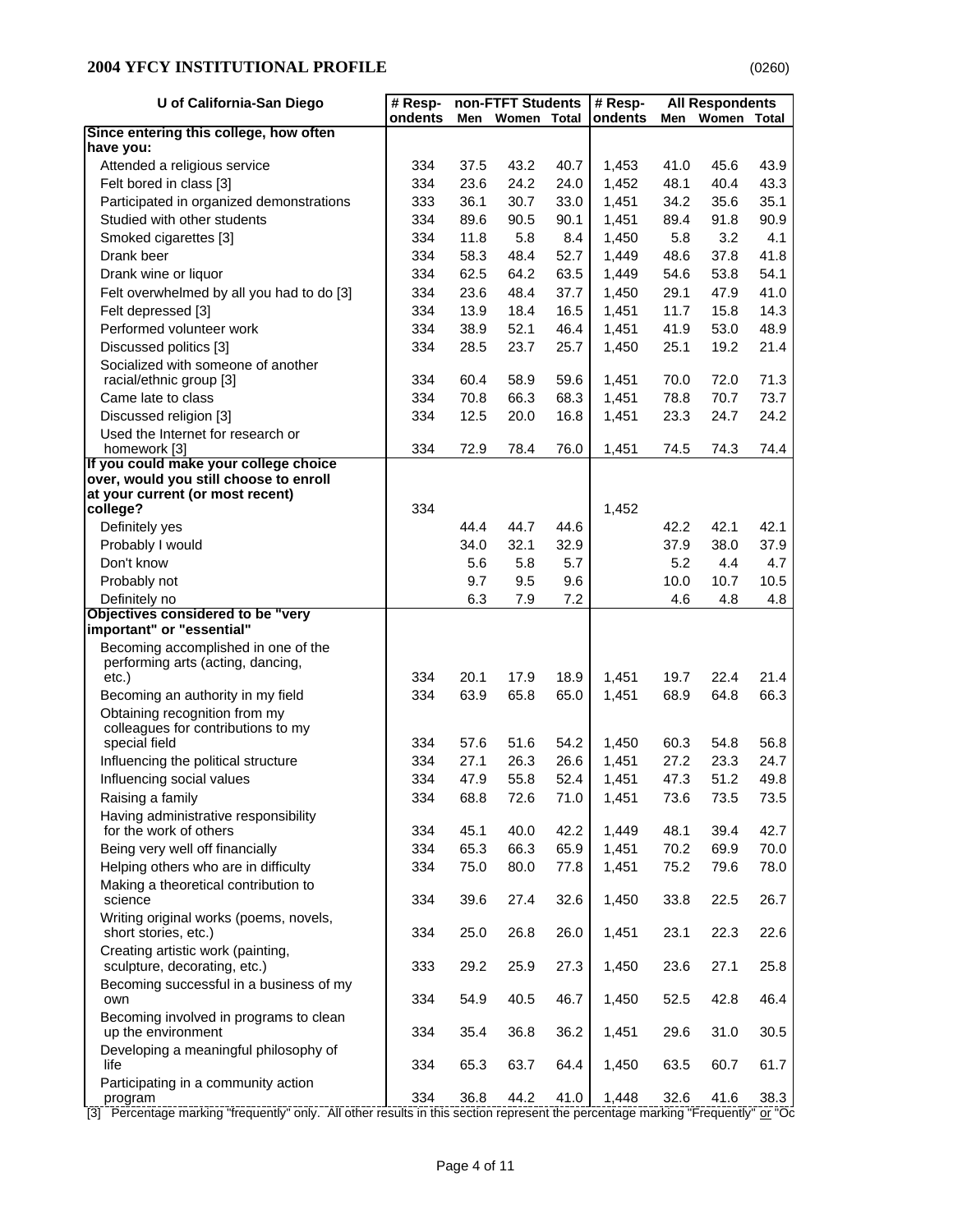| U of California-San Diego                                                | # Resp- |      | non-FTFT Students |      | $#$ Resp- |      | <b>All Respondents</b> |       |
|--------------------------------------------------------------------------|---------|------|-------------------|------|-----------|------|------------------------|-------|
|                                                                          | ondents |      | Men Women Total   |      | ondents   | Men  | Women                  | Total |
| Objectives considered to be "very<br>important" or "essential"           |         |      |                   |      |           |      |                        |       |
| Helping to promote racial understanding                                  | 334     | 39.6 | 49.5              | 45.2 | 1,450     | 43.2 | 48.3                   | 46.4  |
| Keeping up to date with political                                        |         |      |                   |      |           |      |                        |       |
| affairs                                                                  | 334     | 50.0 | 50.5              | 50.3 | 1,450     | 49.1 | 44.4                   | 46.1  |
| Becoming a community leader                                              | 334     | 35.4 | 39.5              | 37.7 | 1,450     | 39.3 | 41.1                   | 40.4  |
| Integrating spirituality into my life                                    | 334     | 45.8 | 55.8              | 51.5 | 1,450     | 43.4 | 50.4                   | 47.8  |
| Improving my understanding of other<br>countries and cultures            | 334     | 70.1 | 74.2              | 72.5 | 1,449     | 63.4 | 70.0                   | 67.6  |
| <b>Students reporting that since entering</b>                            |         |      |                   |      |           |      |                        |       |
| this college they felt: [4]                                              |         |      |                   |      |           |      |                        |       |
| Lonely or homesick                                                       | 334     | 48.6 | 63.2              | 56.9 | 1,452     | 45.0 | 60.2                   | 54.5  |
| Worried about meeting new people                                         | 333     | 49.0 | 59.5              | 55.0 | 1,451     | 49.5 | 54.5                   | 52.7  |
| Isolated from campus life                                                | 334     | 59.7 | 69.5              | 65.3 | 1,452     | 50.7 | 56.6                   | 54.4  |
| A need to break away from your family                                    |         |      |                   |      |           |      |                        |       |
| in order to succeed in college                                           | 334     | 30.6 | 38.9              | 35.3 | 1,451     | 34.6 | 35.0                   | 34.9  |
| Unsafe on this campus                                                    | 334     | 3.5  | 6.3               | 5.1  | 1,452     | 4.3  | 4.9                    | 4.7   |
| Worried about your health                                                | 334     | 25.0 | 33.7              | 29.9 | 1,452     | 23.2 | 31.4                   | 28.4  |
| Intimidated by your professors                                           | 334     | 30.6 | 49.5              | 41.3 | 1,452     | 29.9 | 44.2                   | 38.9  |
| That your courses inspired you to think                                  |         |      |                   |      |           |      |                        |       |
| in new ways                                                              | 334     | 86.1 | 86.8              | 86.5 | 1,452     | 74.0 | 81.1                   | 78.4  |
| That your job responsibilities                                           |         |      |                   |      |           |      |                        |       |
| interfered with your schoolwork                                          | 334     | 39.6 | 52.6              | 47.0 | 1,447     | 28.9 | 33.5                   | 31.8  |
| That your family responsibilities                                        |         |      |                   |      |           |      |                        |       |
| interfered with your schoolwork                                          | 334     | 31.2 | 38.9              | 35.6 | 1,451     | 20.6 | 26.7                   | 24.5  |
| That your social life interfered with                                    |         |      |                   |      |           |      |                        |       |
| your schoolwork                                                          | 334     | 44.4 | 44.2              | 44.3 | 1,452     | 50.4 | 54.0                   | 52.7  |
| Concerned about life after college<br>Where did you primarily live while | 334     | 77.8 | 86.3              | 82.6 | 1,451     | 76.0 | 84.8                   | 81.5  |
| attending college this past year?                                        | 334     |      |                   |      | 1,452     |      |                        |       |
| College residence hall, suite, or other                                  |         |      |                   |      |           |      |                        |       |
| campus housing                                                           |         | 6.3  | 14.2              | 10.8 |           | 64.5 | 71.9                   | 69.1  |
| Private home or apartment                                                |         | 92.4 | 83.7              | 87.4 |           | 34.9 | 27.2                   | 30.1  |
| Other                                                                    |         | 1.4  | 2.1               | 1.8  |           | 0.6  | 0.9                    | 0.8   |
| <b>Students reporting "frequent" inclusion</b>                           |         |      |                   |      |           |      |                        |       |
| of the following in courses at this                                      |         |      |                   |      |           |      |                        |       |
| institution                                                              |         |      |                   |      |           |      |                        |       |
| Group discussions                                                        | 334     | 29.2 | 44.7              | 38.0 | 1,452     | 38.1 | 49.0                   | 45.0  |
| Student presentations or performances                                    | 334     | 8.3  | 11.6              | 10.2 | 1,452     | 5.9  | 7.8                    | 7.1   |
| Formal lectures                                                          | 334     | 79.9 | 84.7              | 82.6 | 1,451     | 78.8 | 87.2                   | 84.1  |
| Research projects                                                        | 334     | 10.4 | 23.2              | 17.7 | 1,452     | 8.9  | 11.6                   | 10.6  |
| Multiple drafts of written work                                          | 334     | 14.6 | 28.4              | 22.5 | 1,452     | 24.2 | 33.9                   | 30.3  |
| Group projects                                                           | 334     | 11.1 | 8.9               | 9.9  | 1,451     | 7.8  | 6.3                    | 6.9   |
| Weekly essay assignments                                                 | 334     | 7.6  | 16.8              | 12.9 | 1,452     | 14.5 | 24.2                   | 20.6  |
| Student evaluations of each other's work                                 | 334     | 4.9  | 5.8               | 5.4  | 1,451     | 7.3  | 10.4                   | 9.2   |
| Field experience or internship                                           | 334     | 2.1  | 7.4               | 5.1  | 1,452     | 2.6  | 2.8                    | 2.8   |
| Community service linked to coursework                                   |         |      |                   |      |           |      |                        |       |
| (service learning)                                                       | 334     | 1.4  | 5.8               | 3.9  | 1,452     | 1.5  | 2.3                    | 2.0   |
| Student-selected topics                                                  | 334     | 1.4  | 7.4               | 4.8  | 1,452     | 2.8  | 4.8                    | 4.1   |
| Laboratory component                                                     | 334     | 22.9 | 14.7              | 18.3 | 1,452     | 10.6 | 7.9                    | 8.9   |
| Required on-line interaction with                                        |         |      |                   |      |           |      |                        |       |
| professors and/or classmates                                             | 334     | 16.0 | 18.9              | 17.7 | 1,452     | 9.5  | 11.1                   | 10.5  |

[4] Percentage marking "Frequently" or "Occasionally".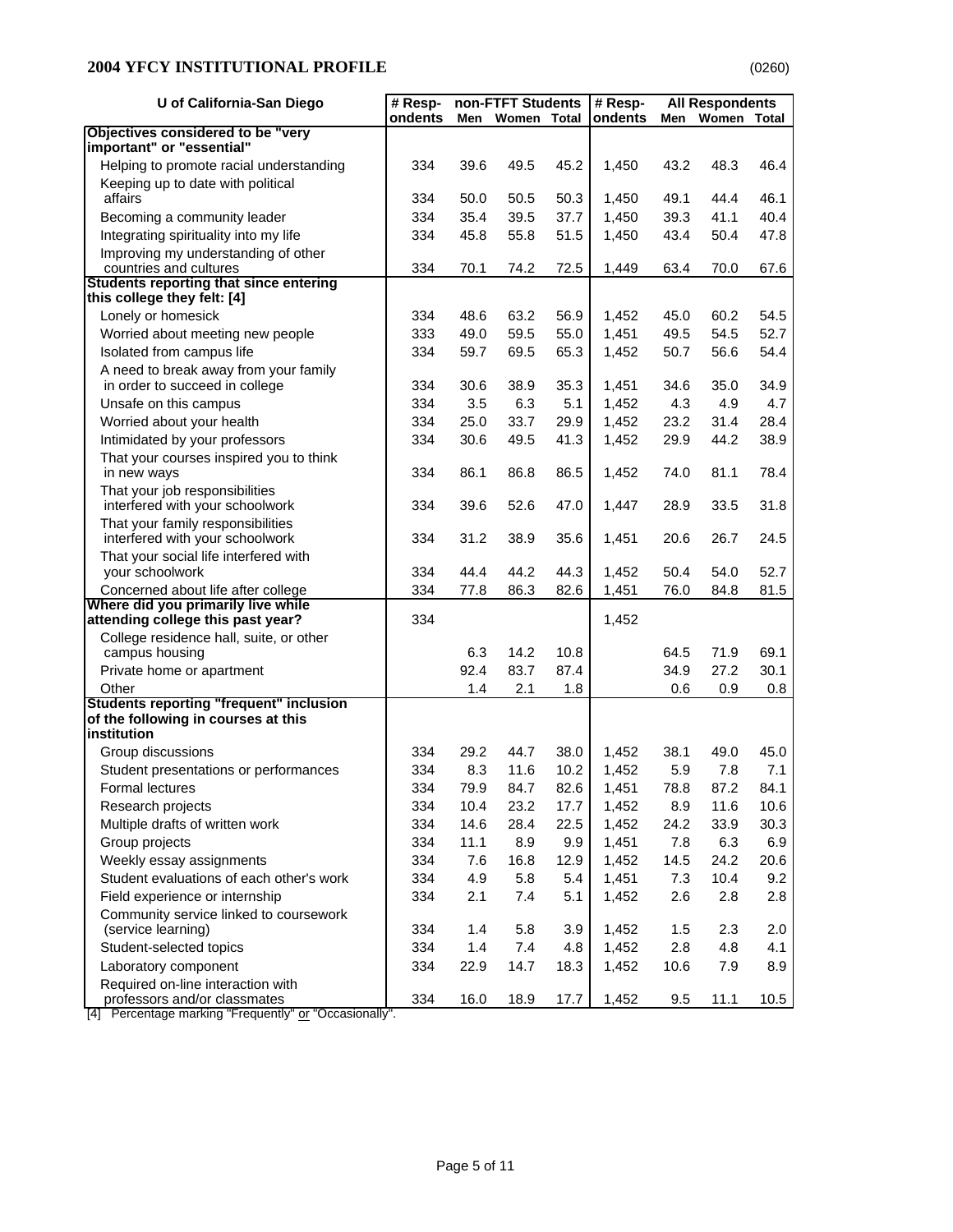# **2004 YFCY INSTITUTIONAL PROFILE**

|--|

| U of California-San Diego                                                                                                                                                                                                                                | # Resp- |      | non-FTFT Students |      | # Resp- |                  | <b>All Respondents</b> |       |
|----------------------------------------------------------------------------------------------------------------------------------------------------------------------------------------------------------------------------------------------------------|---------|------|-------------------|------|---------|------------------|------------------------|-------|
|                                                                                                                                                                                                                                                          | ondents | Men  | Women Total       |      | ondents | Men              | Women                  | Total |
| Since entering this college have you:                                                                                                                                                                                                                    | 334     |      |                   |      | 1,453   |                  |                        |       |
| Changed your career plans                                                                                                                                                                                                                                |         | 22.9 | 29.5              | 26.6 |         | 26.0             | 30.6                   | 28.9  |
| Decided to pursue a different major                                                                                                                                                                                                                      |         | 17.4 | 25.8              | 22.2 |         | 28.8             | 35.0                   | 32.7  |
| Declared your major                                                                                                                                                                                                                                      |         | 41.0 | 40.5              | 40.7 |         | 40.3             | 39.5                   | 39.8  |
| Joined a social fraternity or sorority                                                                                                                                                                                                                   |         | 4.2  | 4.7               | 4.5  |         | 6.1              | 6.3                    | 6.3   |
| Enrolled in an honors course                                                                                                                                                                                                                             |         | 4.2  | 5.8               | 5.1  |         | 8.0              | 4.9                    | 6.1   |
| Played varsity/intercollegiate<br>athletics                                                                                                                                                                                                              |         | 9.0  | 5.8               | 7.2  |         | 13.5             | 9.7                    | 11.1  |
| Enrolled in a remedial/developmental<br>course                                                                                                                                                                                                           |         | 6.3  | 2.6               | 4.2  |         | 5.8              | 3.2                    | 4.1   |
| Transferred from another institution                                                                                                                                                                                                                     |         | 64.6 | 61.6              | 62.9 |         | 20.0             | 14.2                   | 16.4  |
| Enrolled in a formal program where a<br>group of students takes two or more<br>courses together (e.g., FIG,<br>learning cluster, learning                                                                                                                |         |      |                   |      |         |                  |                        |       |
| community, linked courses)                                                                                                                                                                                                                               |         | 0.7  | 2.1               | 1.5  |         | 1.9              | 1.1                    | 1.4   |
| Have you taken a college course or<br>seminar specifically designed to<br>enhance the academic skills and/or<br>social development of first-year<br>college students (e.g., first-year<br>seminar, student success seminar, basic                        |         |      |                   |      |         |                  |                        |       |
| study skills course, University 101)                                                                                                                                                                                                                     | 334     |      |                   |      | 1,452   |                  |                        |       |
| Yes, as a required component of the                                                                                                                                                                                                                      |         |      |                   |      |         |                  |                        |       |
| first-year curriculum                                                                                                                                                                                                                                    |         | 6.9  | 4.7               | 5.7  |         | 7.8              | 4.5                    | 5.7   |
| Yes, as an optional course                                                                                                                                                                                                                               |         | 6.3  | 12.1              | 9.6  |         | 16.4             | 24.6                   | 21.6  |
| No, I did not take a first-year develop-<br>ment/transition course or seminar                                                                                                                                                                            |         | 86.8 | 83.2              | 84.7 |         | 75.8             | 70.9                   | 72.7  |
| Select the type of course or seminar<br>specifically designed to enhance the<br>academic skills and/or social develop-<br>ment of first-year students that best<br>describes the section/seminar that<br>you took<br>Extended orientation seminar (e.g., | 334     |      |                   |      | 1,452   |                  |                        |       |
| college survival, college<br>transition, or student success                                                                                                                                                                                              |         |      |                   |      |         |                  |                        |       |
| course)                                                                                                                                                                                                                                                  |         | 2.1  | 3.7               | 3.0  |         | $2.2\phantom{0}$ | 2.8                    | 2.6   |
| Academic seminar where the primary<br>focus is on a general academic theme<br>or discipline                                                                                                                                                              |         | 5.6  | 7.4               | 6.6  |         | 11.5             | 16.4                   | 14.6  |
| Pre-professional or discipline-linked<br>seminar that is designed to prepare<br>students for the demands of a<br>specific major, discipline, and/or<br>profession                                                                                        |         | 5.6  | 5.3               | 5.4  |         | 6.3              | 4.7                    | 5.3   |
| Basic study skills seminar that focuses<br>on the acquisition of fundamental<br>academic skills (e.g., college<br>writing, note-taking, reading texts,                                                                                                   |         |      |                   |      |         |                  |                        |       |
| etc.)                                                                                                                                                                                                                                                    |         | 4.9  | 6.3               | 5.7  |         | 3.9              | 3.3                    | 3.5   |
| Other                                                                                                                                                                                                                                                    |         | 0.7  | 0.5               | 0.6  |         | 2.8              | 3.7                    | 3.4   |
| I did not take a first-year development/<br>transition course or seminar                                                                                                                                                                                 |         | 81.3 | 76.8              | 78.7 |         | 73.2             | 69.0                   | 70.6  |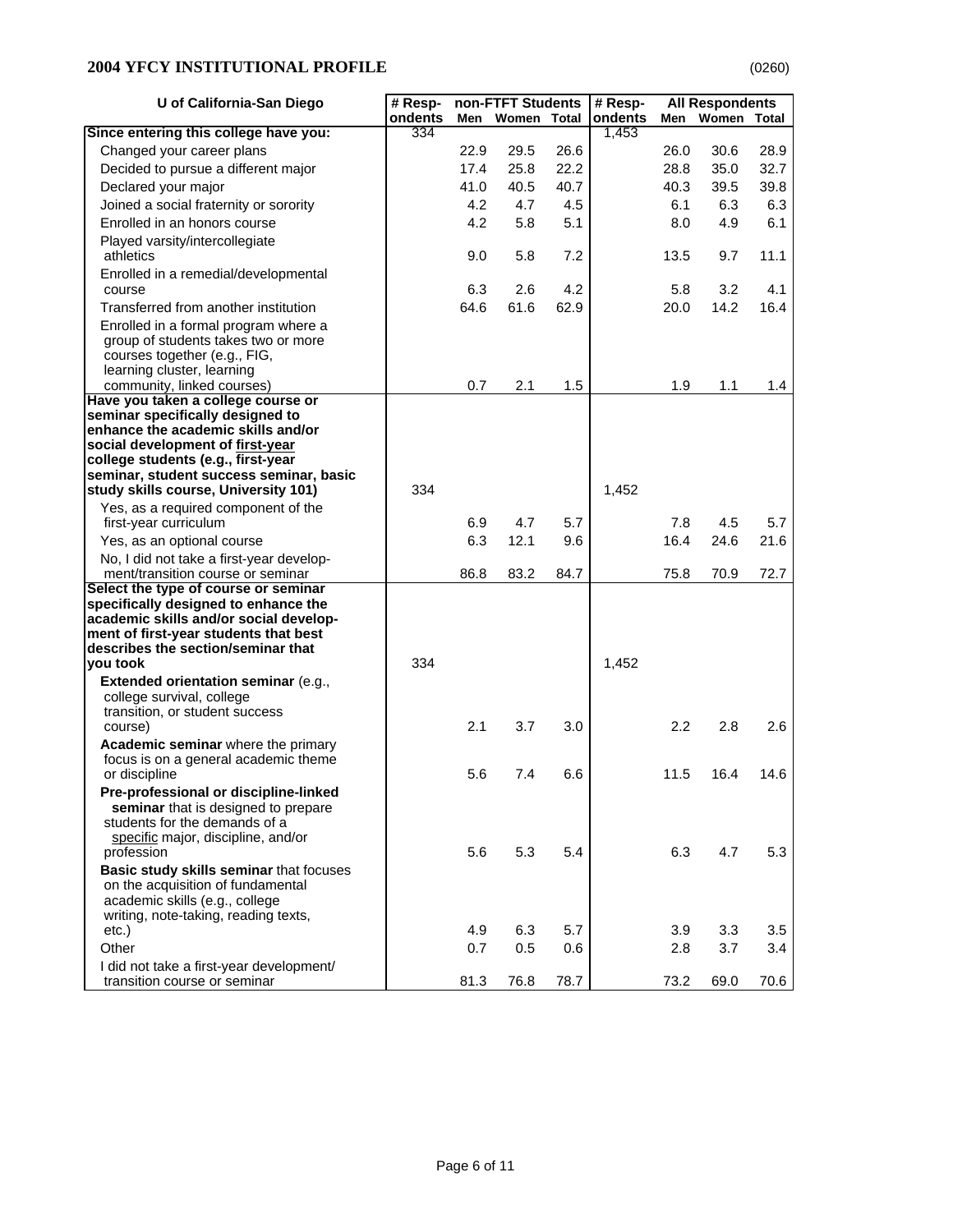| ondents<br>ondents<br>Women<br>Men<br>Women<br><b>Total</b><br>Men<br>Total<br>have you:<br>Turned in course assignment(s) late<br>13.9<br>13.2<br>13.5<br>1,451<br>13.0<br>11.6<br>12.1<br>334<br>Spoke up in class [3]<br>334<br>19.4<br>23.2<br>21.6<br>1,451<br>17.9<br>19.8<br>19.1<br>Discussed course content with students<br>40.3<br>45.3<br>43.1<br>1,451<br>38.5<br>40.5<br>334<br>41.6<br>outside of class [3]<br>334<br>34.0<br>35.8<br>35.0<br>1,451<br>49.0<br>38.9<br>42.7<br>Skipped class<br>Received tutoring<br>334<br>25.7<br>26.3<br>26.0<br>1,450<br>27.2<br>23.7<br>17.7<br>Worked with a professor on a research<br>5.2<br>8.3<br>12.6<br>10.8<br>5.2<br>5.1<br>334<br>1,451<br>project<br>Turned in course assignments that did<br>not reflect your best work<br>333<br>53.8<br>45.3<br>48.9<br>1,449<br>56.6<br>48.8<br>51.7<br>Participated in intramural sports<br>334<br>16.0<br>9.5<br>12.3<br>1,451<br>28.7<br>21.3<br>24.1<br>Had difficulty getting along with your<br>22.8<br>1,450<br>23.1<br>23.7<br>roommate(s)/housemate(s)<br>334<br>20.8<br>24.2<br>24.0<br>Sought personal counseling<br>334<br>7.6<br>13.7<br>11.1<br>1,451<br>6.3<br>8.1<br>7.4<br>44.7<br>36.9<br>Went on a date<br>334<br>44.4<br>44.6<br>1,451<br>35.4<br>37.7<br>Received negative feedback about your<br>academic work<br>36.5<br>34.4<br>334<br>25.7<br>28.9<br>27.5<br>1,451<br>33.2<br>Received advice and guidance about your<br>educational program from a professor<br>20.1<br>25.8<br>14.5<br>334<br>23.4<br>1,451<br>14.5<br>14.4<br>Received emotional support and<br>18.3<br>9.6<br>encouragement from a professor<br>334<br>19.4<br>17.4<br>1,451<br>8.9<br>10.1<br><b>Students noting "much stronger" skills</b><br>compared with college entry in:<br>General knowledge<br>334<br>25.0<br>25.8<br>25.4<br>1,451<br>21.8<br>19.1<br>20.1<br>Analytical and problem-solving skills<br>334<br>20.8<br>20.5<br>20.7<br>1,451<br>16.6<br>13.5<br>14.6<br>Knowledge of a particular field or<br>41.7<br>35.8<br>38.3<br>1,451<br>31.5<br>23.3<br>26.3<br>discipline<br>334<br>334<br>20.8<br>20.5<br>20.7<br>1,451<br>15.5<br>13.6<br>14.3<br>Critical thinking skills<br>Knowledge of people from different<br>races/cultures<br>334<br>20.8<br>11.6<br>15.6<br>1,451<br>16.0<br>16.7<br>17.2<br>Religious beliefs and convictions<br>334<br>4.9<br>8.4<br>6.9<br>1,451<br>9.7<br>11.8<br>11.0<br>12.0<br>Ability to get along with others<br>333<br>7.4<br>7.5<br>1,449<br>11.9<br>12.0<br>7.6<br>7.9<br>Library/research skills<br>334<br>10.4<br>10.0<br>10.2<br>1,451<br>7.8<br>7.9<br>5.5<br>Ability to work as part of a team<br>334<br>9.0<br>5.3<br>6.9<br>6.1<br>5.1<br>1,451<br>Understanding of the problems facing<br>your community<br>7.2<br>334<br>7.6<br>8.9<br>8.4<br>1,451<br>7.1<br>7.3<br>Understanding of national issues<br>334<br>13.2<br>13.2<br>9.9<br>13.2<br>1,451<br>11.4<br>9.0 | U of California-San Diego              | $#$ Resp- | non-FTFT Students |      | $\overline{\#}$ Resp-<br><b>All Respondents</b> |       |      |      |      |
|---------------------------------------------------------------------------------------------------------------------------------------------------------------------------------------------------------------------------------------------------------------------------------------------------------------------------------------------------------------------------------------------------------------------------------------------------------------------------------------------------------------------------------------------------------------------------------------------------------------------------------------------------------------------------------------------------------------------------------------------------------------------------------------------------------------------------------------------------------------------------------------------------------------------------------------------------------------------------------------------------------------------------------------------------------------------------------------------------------------------------------------------------------------------------------------------------------------------------------------------------------------------------------------------------------------------------------------------------------------------------------------------------------------------------------------------------------------------------------------------------------------------------------------------------------------------------------------------------------------------------------------------------------------------------------------------------------------------------------------------------------------------------------------------------------------------------------------------------------------------------------------------------------------------------------------------------------------------------------------------------------------------------------------------------------------------------------------------------------------------------------------------------------------------------------------------------------------------------------------------------------------------------------------------------------------------------------------------------------------------------------------------------------------------------------------------------------------------------------------------------------------------------------------------------------------------------------------------------------------------------------------------------------------------------------------------------------------------------------------------------------------------------------------------------------------------------------------------------------------------------------------------------------------------------------------|----------------------------------------|-----------|-------------------|------|-------------------------------------------------|-------|------|------|------|
|                                                                                                                                                                                                                                                                                                                                                                                                                                                                                                                                                                                                                                                                                                                                                                                                                                                                                                                                                                                                                                                                                                                                                                                                                                                                                                                                                                                                                                                                                                                                                                                                                                                                                                                                                                                                                                                                                                                                                                                                                                                                                                                                                                                                                                                                                                                                                                                                                                                                                                                                                                                                                                                                                                                                                                                                                                                                                                                                       |                                        |           |                   |      |                                                 |       |      |      |      |
|                                                                                                                                                                                                                                                                                                                                                                                                                                                                                                                                                                                                                                                                                                                                                                                                                                                                                                                                                                                                                                                                                                                                                                                                                                                                                                                                                                                                                                                                                                                                                                                                                                                                                                                                                                                                                                                                                                                                                                                                                                                                                                                                                                                                                                                                                                                                                                                                                                                                                                                                                                                                                                                                                                                                                                                                                                                                                                                                       | Since entering this college, how often |           |                   |      |                                                 |       |      |      |      |
|                                                                                                                                                                                                                                                                                                                                                                                                                                                                                                                                                                                                                                                                                                                                                                                                                                                                                                                                                                                                                                                                                                                                                                                                                                                                                                                                                                                                                                                                                                                                                                                                                                                                                                                                                                                                                                                                                                                                                                                                                                                                                                                                                                                                                                                                                                                                                                                                                                                                                                                                                                                                                                                                                                                                                                                                                                                                                                                                       |                                        |           |                   |      |                                                 |       |      |      |      |
|                                                                                                                                                                                                                                                                                                                                                                                                                                                                                                                                                                                                                                                                                                                                                                                                                                                                                                                                                                                                                                                                                                                                                                                                                                                                                                                                                                                                                                                                                                                                                                                                                                                                                                                                                                                                                                                                                                                                                                                                                                                                                                                                                                                                                                                                                                                                                                                                                                                                                                                                                                                                                                                                                                                                                                                                                                                                                                                                       |                                        |           |                   |      |                                                 |       |      |      |      |
|                                                                                                                                                                                                                                                                                                                                                                                                                                                                                                                                                                                                                                                                                                                                                                                                                                                                                                                                                                                                                                                                                                                                                                                                                                                                                                                                                                                                                                                                                                                                                                                                                                                                                                                                                                                                                                                                                                                                                                                                                                                                                                                                                                                                                                                                                                                                                                                                                                                                                                                                                                                                                                                                                                                                                                                                                                                                                                                                       |                                        |           |                   |      |                                                 |       |      |      |      |
|                                                                                                                                                                                                                                                                                                                                                                                                                                                                                                                                                                                                                                                                                                                                                                                                                                                                                                                                                                                                                                                                                                                                                                                                                                                                                                                                                                                                                                                                                                                                                                                                                                                                                                                                                                                                                                                                                                                                                                                                                                                                                                                                                                                                                                                                                                                                                                                                                                                                                                                                                                                                                                                                                                                                                                                                                                                                                                                                       |                                        |           |                   |      |                                                 |       |      |      |      |
|                                                                                                                                                                                                                                                                                                                                                                                                                                                                                                                                                                                                                                                                                                                                                                                                                                                                                                                                                                                                                                                                                                                                                                                                                                                                                                                                                                                                                                                                                                                                                                                                                                                                                                                                                                                                                                                                                                                                                                                                                                                                                                                                                                                                                                                                                                                                                                                                                                                                                                                                                                                                                                                                                                                                                                                                                                                                                                                                       |                                        |           |                   |      |                                                 |       |      |      |      |
|                                                                                                                                                                                                                                                                                                                                                                                                                                                                                                                                                                                                                                                                                                                                                                                                                                                                                                                                                                                                                                                                                                                                                                                                                                                                                                                                                                                                                                                                                                                                                                                                                                                                                                                                                                                                                                                                                                                                                                                                                                                                                                                                                                                                                                                                                                                                                                                                                                                                                                                                                                                                                                                                                                                                                                                                                                                                                                                                       |                                        |           |                   |      |                                                 |       |      |      |      |
|                                                                                                                                                                                                                                                                                                                                                                                                                                                                                                                                                                                                                                                                                                                                                                                                                                                                                                                                                                                                                                                                                                                                                                                                                                                                                                                                                                                                                                                                                                                                                                                                                                                                                                                                                                                                                                                                                                                                                                                                                                                                                                                                                                                                                                                                                                                                                                                                                                                                                                                                                                                                                                                                                                                                                                                                                                                                                                                                       |                                        |           |                   |      |                                                 |       |      |      |      |
|                                                                                                                                                                                                                                                                                                                                                                                                                                                                                                                                                                                                                                                                                                                                                                                                                                                                                                                                                                                                                                                                                                                                                                                                                                                                                                                                                                                                                                                                                                                                                                                                                                                                                                                                                                                                                                                                                                                                                                                                                                                                                                                                                                                                                                                                                                                                                                                                                                                                                                                                                                                                                                                                                                                                                                                                                                                                                                                                       |                                        |           |                   |      |                                                 |       |      |      |      |
|                                                                                                                                                                                                                                                                                                                                                                                                                                                                                                                                                                                                                                                                                                                                                                                                                                                                                                                                                                                                                                                                                                                                                                                                                                                                                                                                                                                                                                                                                                                                                                                                                                                                                                                                                                                                                                                                                                                                                                                                                                                                                                                                                                                                                                                                                                                                                                                                                                                                                                                                                                                                                                                                                                                                                                                                                                                                                                                                       |                                        |           |                   |      |                                                 |       |      |      |      |
|                                                                                                                                                                                                                                                                                                                                                                                                                                                                                                                                                                                                                                                                                                                                                                                                                                                                                                                                                                                                                                                                                                                                                                                                                                                                                                                                                                                                                                                                                                                                                                                                                                                                                                                                                                                                                                                                                                                                                                                                                                                                                                                                                                                                                                                                                                                                                                                                                                                                                                                                                                                                                                                                                                                                                                                                                                                                                                                                       |                                        |           |                   |      |                                                 |       |      |      |      |
|                                                                                                                                                                                                                                                                                                                                                                                                                                                                                                                                                                                                                                                                                                                                                                                                                                                                                                                                                                                                                                                                                                                                                                                                                                                                                                                                                                                                                                                                                                                                                                                                                                                                                                                                                                                                                                                                                                                                                                                                                                                                                                                                                                                                                                                                                                                                                                                                                                                                                                                                                                                                                                                                                                                                                                                                                                                                                                                                       |                                        |           |                   |      |                                                 |       |      |      |      |
|                                                                                                                                                                                                                                                                                                                                                                                                                                                                                                                                                                                                                                                                                                                                                                                                                                                                                                                                                                                                                                                                                                                                                                                                                                                                                                                                                                                                                                                                                                                                                                                                                                                                                                                                                                                                                                                                                                                                                                                                                                                                                                                                                                                                                                                                                                                                                                                                                                                                                                                                                                                                                                                                                                                                                                                                                                                                                                                                       |                                        |           |                   |      |                                                 |       |      |      |      |
|                                                                                                                                                                                                                                                                                                                                                                                                                                                                                                                                                                                                                                                                                                                                                                                                                                                                                                                                                                                                                                                                                                                                                                                                                                                                                                                                                                                                                                                                                                                                                                                                                                                                                                                                                                                                                                                                                                                                                                                                                                                                                                                                                                                                                                                                                                                                                                                                                                                                                                                                                                                                                                                                                                                                                                                                                                                                                                                                       |                                        |           |                   |      |                                                 |       |      |      |      |
|                                                                                                                                                                                                                                                                                                                                                                                                                                                                                                                                                                                                                                                                                                                                                                                                                                                                                                                                                                                                                                                                                                                                                                                                                                                                                                                                                                                                                                                                                                                                                                                                                                                                                                                                                                                                                                                                                                                                                                                                                                                                                                                                                                                                                                                                                                                                                                                                                                                                                                                                                                                                                                                                                                                                                                                                                                                                                                                                       |                                        |           |                   |      |                                                 |       |      |      |      |
|                                                                                                                                                                                                                                                                                                                                                                                                                                                                                                                                                                                                                                                                                                                                                                                                                                                                                                                                                                                                                                                                                                                                                                                                                                                                                                                                                                                                                                                                                                                                                                                                                                                                                                                                                                                                                                                                                                                                                                                                                                                                                                                                                                                                                                                                                                                                                                                                                                                                                                                                                                                                                                                                                                                                                                                                                                                                                                                                       |                                        |           |                   |      |                                                 |       |      |      |      |
|                                                                                                                                                                                                                                                                                                                                                                                                                                                                                                                                                                                                                                                                                                                                                                                                                                                                                                                                                                                                                                                                                                                                                                                                                                                                                                                                                                                                                                                                                                                                                                                                                                                                                                                                                                                                                                                                                                                                                                                                                                                                                                                                                                                                                                                                                                                                                                                                                                                                                                                                                                                                                                                                                                                                                                                                                                                                                                                                       |                                        |           |                   |      |                                                 |       |      |      |      |
|                                                                                                                                                                                                                                                                                                                                                                                                                                                                                                                                                                                                                                                                                                                                                                                                                                                                                                                                                                                                                                                                                                                                                                                                                                                                                                                                                                                                                                                                                                                                                                                                                                                                                                                                                                                                                                                                                                                                                                                                                                                                                                                                                                                                                                                                                                                                                                                                                                                                                                                                                                                                                                                                                                                                                                                                                                                                                                                                       |                                        |           |                   |      |                                                 |       |      |      |      |
|                                                                                                                                                                                                                                                                                                                                                                                                                                                                                                                                                                                                                                                                                                                                                                                                                                                                                                                                                                                                                                                                                                                                                                                                                                                                                                                                                                                                                                                                                                                                                                                                                                                                                                                                                                                                                                                                                                                                                                                                                                                                                                                                                                                                                                                                                                                                                                                                                                                                                                                                                                                                                                                                                                                                                                                                                                                                                                                                       |                                        |           |                   |      |                                                 |       |      |      |      |
|                                                                                                                                                                                                                                                                                                                                                                                                                                                                                                                                                                                                                                                                                                                                                                                                                                                                                                                                                                                                                                                                                                                                                                                                                                                                                                                                                                                                                                                                                                                                                                                                                                                                                                                                                                                                                                                                                                                                                                                                                                                                                                                                                                                                                                                                                                                                                                                                                                                                                                                                                                                                                                                                                                                                                                                                                                                                                                                                       |                                        |           |                   |      |                                                 |       |      |      |      |
|                                                                                                                                                                                                                                                                                                                                                                                                                                                                                                                                                                                                                                                                                                                                                                                                                                                                                                                                                                                                                                                                                                                                                                                                                                                                                                                                                                                                                                                                                                                                                                                                                                                                                                                                                                                                                                                                                                                                                                                                                                                                                                                                                                                                                                                                                                                                                                                                                                                                                                                                                                                                                                                                                                                                                                                                                                                                                                                                       |                                        |           |                   |      |                                                 |       |      |      |      |
|                                                                                                                                                                                                                                                                                                                                                                                                                                                                                                                                                                                                                                                                                                                                                                                                                                                                                                                                                                                                                                                                                                                                                                                                                                                                                                                                                                                                                                                                                                                                                                                                                                                                                                                                                                                                                                                                                                                                                                                                                                                                                                                                                                                                                                                                                                                                                                                                                                                                                                                                                                                                                                                                                                                                                                                                                                                                                                                                       |                                        |           |                   |      |                                                 |       |      |      |      |
|                                                                                                                                                                                                                                                                                                                                                                                                                                                                                                                                                                                                                                                                                                                                                                                                                                                                                                                                                                                                                                                                                                                                                                                                                                                                                                                                                                                                                                                                                                                                                                                                                                                                                                                                                                                                                                                                                                                                                                                                                                                                                                                                                                                                                                                                                                                                                                                                                                                                                                                                                                                                                                                                                                                                                                                                                                                                                                                                       |                                        |           |                   |      |                                                 |       |      |      |      |
|                                                                                                                                                                                                                                                                                                                                                                                                                                                                                                                                                                                                                                                                                                                                                                                                                                                                                                                                                                                                                                                                                                                                                                                                                                                                                                                                                                                                                                                                                                                                                                                                                                                                                                                                                                                                                                                                                                                                                                                                                                                                                                                                                                                                                                                                                                                                                                                                                                                                                                                                                                                                                                                                                                                                                                                                                                                                                                                                       |                                        |           |                   |      |                                                 |       |      |      |      |
|                                                                                                                                                                                                                                                                                                                                                                                                                                                                                                                                                                                                                                                                                                                                                                                                                                                                                                                                                                                                                                                                                                                                                                                                                                                                                                                                                                                                                                                                                                                                                                                                                                                                                                                                                                                                                                                                                                                                                                                                                                                                                                                                                                                                                                                                                                                                                                                                                                                                                                                                                                                                                                                                                                                                                                                                                                                                                                                                       |                                        |           |                   |      |                                                 |       |      |      |      |
|                                                                                                                                                                                                                                                                                                                                                                                                                                                                                                                                                                                                                                                                                                                                                                                                                                                                                                                                                                                                                                                                                                                                                                                                                                                                                                                                                                                                                                                                                                                                                                                                                                                                                                                                                                                                                                                                                                                                                                                                                                                                                                                                                                                                                                                                                                                                                                                                                                                                                                                                                                                                                                                                                                                                                                                                                                                                                                                                       |                                        |           |                   |      |                                                 |       |      |      |      |
|                                                                                                                                                                                                                                                                                                                                                                                                                                                                                                                                                                                                                                                                                                                                                                                                                                                                                                                                                                                                                                                                                                                                                                                                                                                                                                                                                                                                                                                                                                                                                                                                                                                                                                                                                                                                                                                                                                                                                                                                                                                                                                                                                                                                                                                                                                                                                                                                                                                                                                                                                                                                                                                                                                                                                                                                                                                                                                                                       |                                        |           |                   |      |                                                 |       |      |      |      |
|                                                                                                                                                                                                                                                                                                                                                                                                                                                                                                                                                                                                                                                                                                                                                                                                                                                                                                                                                                                                                                                                                                                                                                                                                                                                                                                                                                                                                                                                                                                                                                                                                                                                                                                                                                                                                                                                                                                                                                                                                                                                                                                                                                                                                                                                                                                                                                                                                                                                                                                                                                                                                                                                                                                                                                                                                                                                                                                                       |                                        |           |                   |      |                                                 |       |      |      |      |
|                                                                                                                                                                                                                                                                                                                                                                                                                                                                                                                                                                                                                                                                                                                                                                                                                                                                                                                                                                                                                                                                                                                                                                                                                                                                                                                                                                                                                                                                                                                                                                                                                                                                                                                                                                                                                                                                                                                                                                                                                                                                                                                                                                                                                                                                                                                                                                                                                                                                                                                                                                                                                                                                                                                                                                                                                                                                                                                                       |                                        |           |                   |      |                                                 |       |      |      |      |
|                                                                                                                                                                                                                                                                                                                                                                                                                                                                                                                                                                                                                                                                                                                                                                                                                                                                                                                                                                                                                                                                                                                                                                                                                                                                                                                                                                                                                                                                                                                                                                                                                                                                                                                                                                                                                                                                                                                                                                                                                                                                                                                                                                                                                                                                                                                                                                                                                                                                                                                                                                                                                                                                                                                                                                                                                                                                                                                                       |                                        |           |                   |      |                                                 |       |      |      |      |
|                                                                                                                                                                                                                                                                                                                                                                                                                                                                                                                                                                                                                                                                                                                                                                                                                                                                                                                                                                                                                                                                                                                                                                                                                                                                                                                                                                                                                                                                                                                                                                                                                                                                                                                                                                                                                                                                                                                                                                                                                                                                                                                                                                                                                                                                                                                                                                                                                                                                                                                                                                                                                                                                                                                                                                                                                                                                                                                                       |                                        |           |                   |      |                                                 |       |      |      |      |
|                                                                                                                                                                                                                                                                                                                                                                                                                                                                                                                                                                                                                                                                                                                                                                                                                                                                                                                                                                                                                                                                                                                                                                                                                                                                                                                                                                                                                                                                                                                                                                                                                                                                                                                                                                                                                                                                                                                                                                                                                                                                                                                                                                                                                                                                                                                                                                                                                                                                                                                                                                                                                                                                                                                                                                                                                                                                                                                                       |                                        |           |                   |      |                                                 |       |      |      |      |
|                                                                                                                                                                                                                                                                                                                                                                                                                                                                                                                                                                                                                                                                                                                                                                                                                                                                                                                                                                                                                                                                                                                                                                                                                                                                                                                                                                                                                                                                                                                                                                                                                                                                                                                                                                                                                                                                                                                                                                                                                                                                                                                                                                                                                                                                                                                                                                                                                                                                                                                                                                                                                                                                                                                                                                                                                                                                                                                                       |                                        |           |                   |      |                                                 |       |      |      |      |
|                                                                                                                                                                                                                                                                                                                                                                                                                                                                                                                                                                                                                                                                                                                                                                                                                                                                                                                                                                                                                                                                                                                                                                                                                                                                                                                                                                                                                                                                                                                                                                                                                                                                                                                                                                                                                                                                                                                                                                                                                                                                                                                                                                                                                                                                                                                                                                                                                                                                                                                                                                                                                                                                                                                                                                                                                                                                                                                                       |                                        |           |                   |      |                                                 |       |      |      |      |
|                                                                                                                                                                                                                                                                                                                                                                                                                                                                                                                                                                                                                                                                                                                                                                                                                                                                                                                                                                                                                                                                                                                                                                                                                                                                                                                                                                                                                                                                                                                                                                                                                                                                                                                                                                                                                                                                                                                                                                                                                                                                                                                                                                                                                                                                                                                                                                                                                                                                                                                                                                                                                                                                                                                                                                                                                                                                                                                                       |                                        |           |                   |      |                                                 |       |      |      |      |
|                                                                                                                                                                                                                                                                                                                                                                                                                                                                                                                                                                                                                                                                                                                                                                                                                                                                                                                                                                                                                                                                                                                                                                                                                                                                                                                                                                                                                                                                                                                                                                                                                                                                                                                                                                                                                                                                                                                                                                                                                                                                                                                                                                                                                                                                                                                                                                                                                                                                                                                                                                                                                                                                                                                                                                                                                                                                                                                                       |                                        |           |                   |      |                                                 |       |      |      |      |
|                                                                                                                                                                                                                                                                                                                                                                                                                                                                                                                                                                                                                                                                                                                                                                                                                                                                                                                                                                                                                                                                                                                                                                                                                                                                                                                                                                                                                                                                                                                                                                                                                                                                                                                                                                                                                                                                                                                                                                                                                                                                                                                                                                                                                                                                                                                                                                                                                                                                                                                                                                                                                                                                                                                                                                                                                                                                                                                                       | Understanding of global issues         | 334       | 16.7              | 16.8 | 16.8                                            | 1,451 | 12.7 | 10.3 | 11.2 |
| Do you have any concern about your                                                                                                                                                                                                                                                                                                                                                                                                                                                                                                                                                                                                                                                                                                                                                                                                                                                                                                                                                                                                                                                                                                                                                                                                                                                                                                                                                                                                                                                                                                                                                                                                                                                                                                                                                                                                                                                                                                                                                                                                                                                                                                                                                                                                                                                                                                                                                                                                                                                                                                                                                                                                                                                                                                                                                                                                                                                                                                    |                                        |           |                   |      |                                                 |       |      |      |      |
| ability to finance your college<br>334<br>education?<br>1,452                                                                                                                                                                                                                                                                                                                                                                                                                                                                                                                                                                                                                                                                                                                                                                                                                                                                                                                                                                                                                                                                                                                                                                                                                                                                                                                                                                                                                                                                                                                                                                                                                                                                                                                                                                                                                                                                                                                                                                                                                                                                                                                                                                                                                                                                                                                                                                                                                                                                                                                                                                                                                                                                                                                                                                                                                                                                         |                                        |           |                   |      |                                                 |       |      |      |      |
|                                                                                                                                                                                                                                                                                                                                                                                                                                                                                                                                                                                                                                                                                                                                                                                                                                                                                                                                                                                                                                                                                                                                                                                                                                                                                                                                                                                                                                                                                                                                                                                                                                                                                                                                                                                                                                                                                                                                                                                                                                                                                                                                                                                                                                                                                                                                                                                                                                                                                                                                                                                                                                                                                                                                                                                                                                                                                                                                       |                                        |           |                   |      |                                                 |       |      |      |      |
| None (I am confident that I will have<br>sufficient funds)<br>18.1<br>17.9<br>18.0<br>29.0<br>22.3<br>24.8                                                                                                                                                                                                                                                                                                                                                                                                                                                                                                                                                                                                                                                                                                                                                                                                                                                                                                                                                                                                                                                                                                                                                                                                                                                                                                                                                                                                                                                                                                                                                                                                                                                                                                                                                                                                                                                                                                                                                                                                                                                                                                                                                                                                                                                                                                                                                                                                                                                                                                                                                                                                                                                                                                                                                                                                                            |                                        |           |                   |      |                                                 |       |      |      |      |
| Some (but I probably will have enough                                                                                                                                                                                                                                                                                                                                                                                                                                                                                                                                                                                                                                                                                                                                                                                                                                                                                                                                                                                                                                                                                                                                                                                                                                                                                                                                                                                                                                                                                                                                                                                                                                                                                                                                                                                                                                                                                                                                                                                                                                                                                                                                                                                                                                                                                                                                                                                                                                                                                                                                                                                                                                                                                                                                                                                                                                                                                                 |                                        |           |                   |      |                                                 |       |      |      |      |
| funds)<br>56.2<br>52.6<br>54.2<br>53.2<br>55.1<br>54.4                                                                                                                                                                                                                                                                                                                                                                                                                                                                                                                                                                                                                                                                                                                                                                                                                                                                                                                                                                                                                                                                                                                                                                                                                                                                                                                                                                                                                                                                                                                                                                                                                                                                                                                                                                                                                                                                                                                                                                                                                                                                                                                                                                                                                                                                                                                                                                                                                                                                                                                                                                                                                                                                                                                                                                                                                                                                                |                                        |           |                   |      |                                                 |       |      |      |      |
| Major (not sure I will have enough                                                                                                                                                                                                                                                                                                                                                                                                                                                                                                                                                                                                                                                                                                                                                                                                                                                                                                                                                                                                                                                                                                                                                                                                                                                                                                                                                                                                                                                                                                                                                                                                                                                                                                                                                                                                                                                                                                                                                                                                                                                                                                                                                                                                                                                                                                                                                                                                                                                                                                                                                                                                                                                                                                                                                                                                                                                                                                    |                                        |           |                   |      |                                                 |       |      |      |      |
| funds to complete college)<br>25.7<br>29.5<br>27.8<br>17.8<br>22.5<br>20.8<br>334<br>1,453<br>Type of survey returned                                                                                                                                                                                                                                                                                                                                                                                                                                                                                                                                                                                                                                                                                                                                                                                                                                                                                                                                                                                                                                                                                                                                                                                                                                                                                                                                                                                                                                                                                                                                                                                                                                                                                                                                                                                                                                                                                                                                                                                                                                                                                                                                                                                                                                                                                                                                                                                                                                                                                                                                                                                                                                                                                                                                                                                                                 |                                        |           |                   |      |                                                 |       |      |      |      |
| Paper<br>0.0<br>0.0<br>0.0<br>0.0<br>0.0<br>0.0                                                                                                                                                                                                                                                                                                                                                                                                                                                                                                                                                                                                                                                                                                                                                                                                                                                                                                                                                                                                                                                                                                                                                                                                                                                                                                                                                                                                                                                                                                                                                                                                                                                                                                                                                                                                                                                                                                                                                                                                                                                                                                                                                                                                                                                                                                                                                                                                                                                                                                                                                                                                                                                                                                                                                                                                                                                                                       |                                        |           |                   |      |                                                 |       |      |      |      |
| Web<br>100.0<br>100.0<br>100.0<br>100.0<br>100.0<br>100.0                                                                                                                                                                                                                                                                                                                                                                                                                                                                                                                                                                                                                                                                                                                                                                                                                                                                                                                                                                                                                                                                                                                                                                                                                                                                                                                                                                                                                                                                                                                                                                                                                                                                                                                                                                                                                                                                                                                                                                                                                                                                                                                                                                                                                                                                                                                                                                                                                                                                                                                                                                                                                                                                                                                                                                                                                                                                             |                                        |           |                   |      |                                                 |       |      |      |      |

[3] Percentage marking "Frequently" only. All other results in this section represent the percentage marking "Frequently" or "O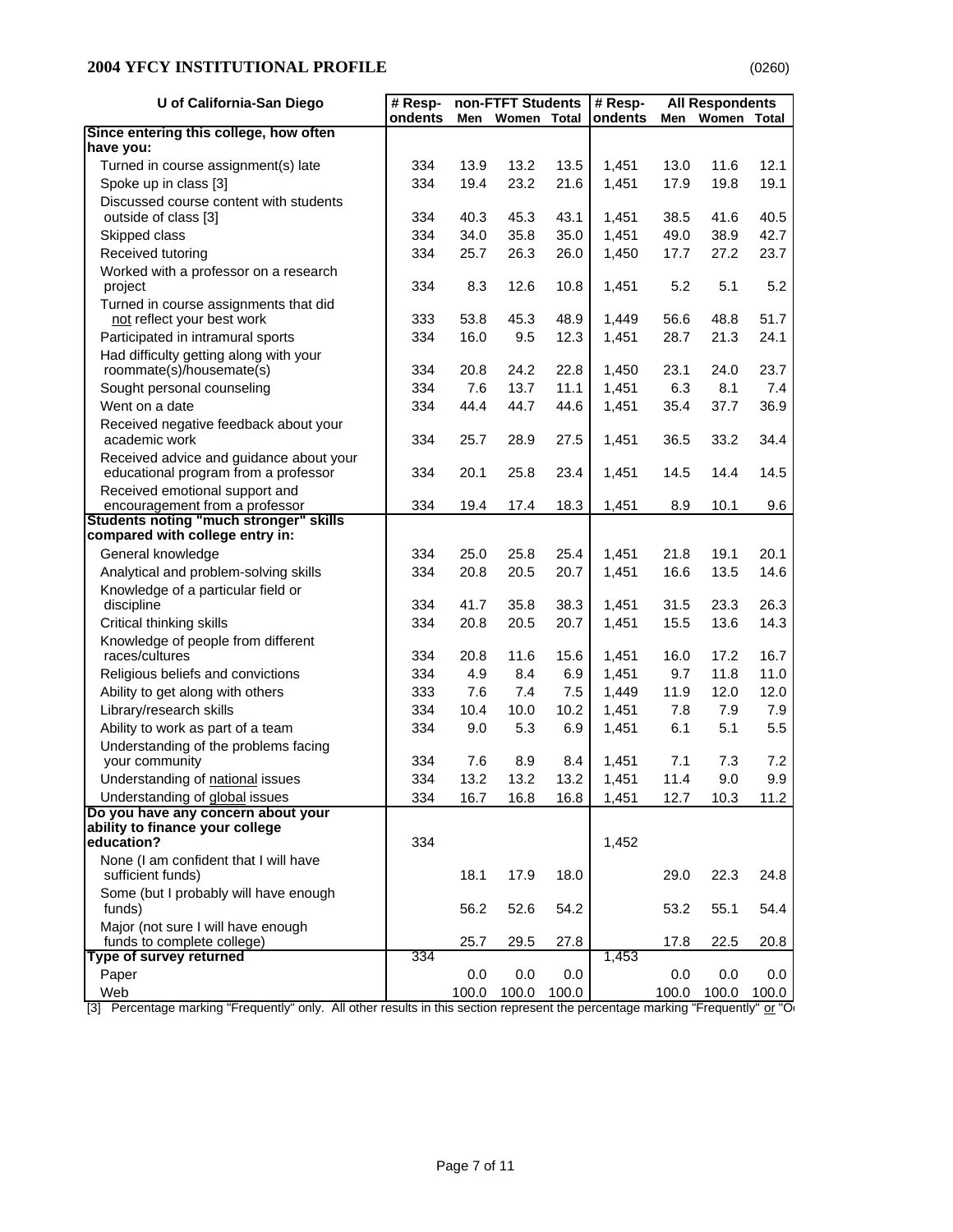| ٠ |
|---|
|---|

| U of California-San Diego                                                           | # Resp- |             | non-FTFT Students |      | # Resp- |              | <b>All Respondents</b> |             |
|-------------------------------------------------------------------------------------|---------|-------------|-------------------|------|---------|--------------|------------------------|-------------|
|                                                                                     | ondents | Men         | Women Total       |      | ondents | Men          | Women Total            |             |
| <b>SINCE ENTERING THIS COLLEGE, HOW</b><br><b>MUCH TIME HAVE YOU SPENT DURING A</b> |         |             |                   |      |         |              |                        |             |
| <b>TYPICAL WEEK:</b>                                                                |         |             |                   |      |         |              |                        |             |
| <b>Attending classes/labs</b>                                                       | 333     |             |                   |      | 1,451   |              |                        |             |
| None                                                                                |         | 0.0         | 1.1               | 0.6  |         | 0.7          | 0.9                    | 0.8         |
| Less than 1 hour                                                                    |         | 0.0         | 0.0               | 0.0  |         | 0.0          | 0.1                    | 0.1         |
| 1 to $2$                                                                            |         | 2.8         | 0.0               | 1.2  |         | 1.5          | 0.5                    | 0.9         |
| 3 to 5                                                                              |         | 6.9         | 6.9               | 6.9  |         | 7.1          | 4.5                    | 5.4         |
| 6 to 10                                                                             |         | 20.8        | 27.5              | 24.6 |         | 17.3         | 16.4                   | 16.7        |
| 11 to 15                                                                            |         | 36.8        | 37.0              | 36.9 |         | 34.0         | 37.5                   | 36.2        |
| 16 to 20                                                                            |         | 25.7        | 19.6              | 22.2 |         | 28.6         | 31.5                   | 30.5        |
| 21 to 30                                                                            |         | 5.6         | 5.3               | 5.4  |         | 8.9          | 7.2                    | 7.9         |
| Over 30                                                                             |         | 1.4         | 2.6               | 2.1  |         | 1.9          | 1.3                    | 1.5         |
| <b>Studying/homework</b>                                                            | 332     |             |                   |      | 1,450   |              |                        |             |
| None                                                                                |         | 0.0         | 0.0               | 0.0  |         | 0.4          | 0.0                    | 0.1         |
| Less than 1 hour                                                                    |         | 2.1         | 1.1               | 1.5  |         | 0.9          | 0.7                    | 0.8         |
| 1 to $2$                                                                            |         | 6.3         | 3.7               | 4.8  |         | 5.9          | 3.5                    | 4.4         |
| 3 to 5                                                                              |         | 18.1        | 13.3              | 15.4 |         | 27.9         | 18.9                   | 22.2        |
| 6 to 10                                                                             |         | 30.6        | 36.2              | 33.7 |         | 31.8         | 38.5                   | 36.0        |
| 11 to 15                                                                            |         | 16.0        | 20.7              | 18.7 |         | 14.7         | 19.1                   | 17.4        |
| 16 to 20                                                                            |         | 12.5        | 13.8              | 13.3 |         | 9.7          | 12.4                   | 11.4        |
| 21 to 30                                                                            |         | 11.1        | 6.9               | 8.7  |         | 5.8          | 4.8                    | 5.2         |
| Over 30                                                                             |         | 3.5         | 4.3               | 3.9  |         | 3.0          | 2.2                    | 2.5         |
| <b>Socializing with friends</b>                                                     | 331     |             |                   |      | 1,448   |              |                        |             |
| None                                                                                |         | 2.1         | 2.7               | 2.4  |         | 1.1          | 1.1                    | 1.1         |
| Less than 1 hour                                                                    |         | 4.2         | 5.3               | 4.8  |         | 2.0          | 2.2                    | 2.1         |
| $1$ to $2$                                                                          |         | 14.6        | 13.4              | 13.9 |         | 8.2          | 7.1                    | 7.5         |
| 3 to 5                                                                              |         | 27.1        | 22.5              | 24.5 |         | 24.4         | 22.2                   | 23.0        |
| 6 to 10                                                                             |         | 29.9        | 29.9              | 29.9 |         | 27.4         | 30.1                   | 29.1        |
| 11 to 15                                                                            |         | 13.2        | 12.3              | 12.7 |         | 15.3         | 15.4                   | 15.3        |
| 16 to 20                                                                            |         | 4.9         | 9.1               | 7.3  |         | 10.1         | 11.7                   | 11.1        |
| 21 to 30                                                                            |         | 2.1         | 2.1               | 2.1  |         | 5.0          | 5.0                    | $5.0\,$     |
| Over 30                                                                             |         | 2.1         | 2.7               | 2.4  |         | 6.5          | 5.2                    | 5.7         |
| <b>Exercising or sports</b>                                                         | 333     |             |                   | 12.0 | 1,451   |              |                        |             |
| None<br>Less than 1 hour                                                            |         | 9.7<br>10.4 | 13.8<br>11.1      | 10.8 |         | 6.1<br>7.4   | 9.3<br>13.1            | 8.1<br>11.0 |
| 1 to $2$                                                                            |         | 18.1        | 25.9              | 22.5 |         |              | 22.3                   | 21.4        |
| 3 to 5                                                                              |         | 33.3        | 31.2              | 32.1 |         | 19.9<br>34.6 | 34.3                   | 34.4        |
| 6 to 10                                                                             |         | 17.4        | 13.8              | 15.3 |         | 19.7         | 13.9                   | 16.1        |
| 11 to 15                                                                            |         | 6.3         | 2.6               | 4.2  |         | 6.5          | 3.9                    | 4.9         |
| 16 to 20                                                                            |         | 2.8         | 0.5               | 1.5  |         | 3.3          | 1.5                    | 2.2         |
| 21 to 30                                                                            |         | 1.4         | 0.5               | 0.9  |         | 1.3          | 1.0                    | 1.1         |
| Over 30                                                                             |         | 0.7         | 0.5               | 0.6  |         | 1.1          | 0.5                    |             |
| <b>Partying</b>                                                                     | 333     |             |                   |      | 1,451   |              |                        | 0.8         |
| None                                                                                |         | 33.3        | 40.2              | 37.2 |         | 35.7         | 38.9                   | 37.7        |
| Less than 1 hour                                                                    |         | 19.4        | 16.9              | 18.0 |         | 16.4         | 17.0                   | 16.7        |
| 1 to $2$                                                                            |         | 20.8        | 16.4              | 18.3 |         | 16.7         | 14.1                   | 15.1        |
| 3 to 5                                                                              |         | 13.9        | 15.9              | 15.0 |         | 17.5         | 17.4                   | 17.4        |
| 6 to 10                                                                             |         | 11.1        | 7.9               | 9.3  |         | 11.0         | 9.5                    | 10.1        |
| 11 to 15                                                                            |         | 0.0         | 2.1               | 1.2  |         | 1.3          | 2.3                    | 1.9         |
| 16 to 20                                                                            |         | 1.4         | 0.5               | 0.9  |         | 1.5          | 0.7                    | 1.0         |
| 21 to 30                                                                            |         | $0.0\,$     | 0.0               | 0.0  |         | 0.0          | 0.1                    | 0.1         |
| Over 30                                                                             |         | 0.0         | 0.0               | 0.0  |         | 0.0          | 0.0                    | 0.0         |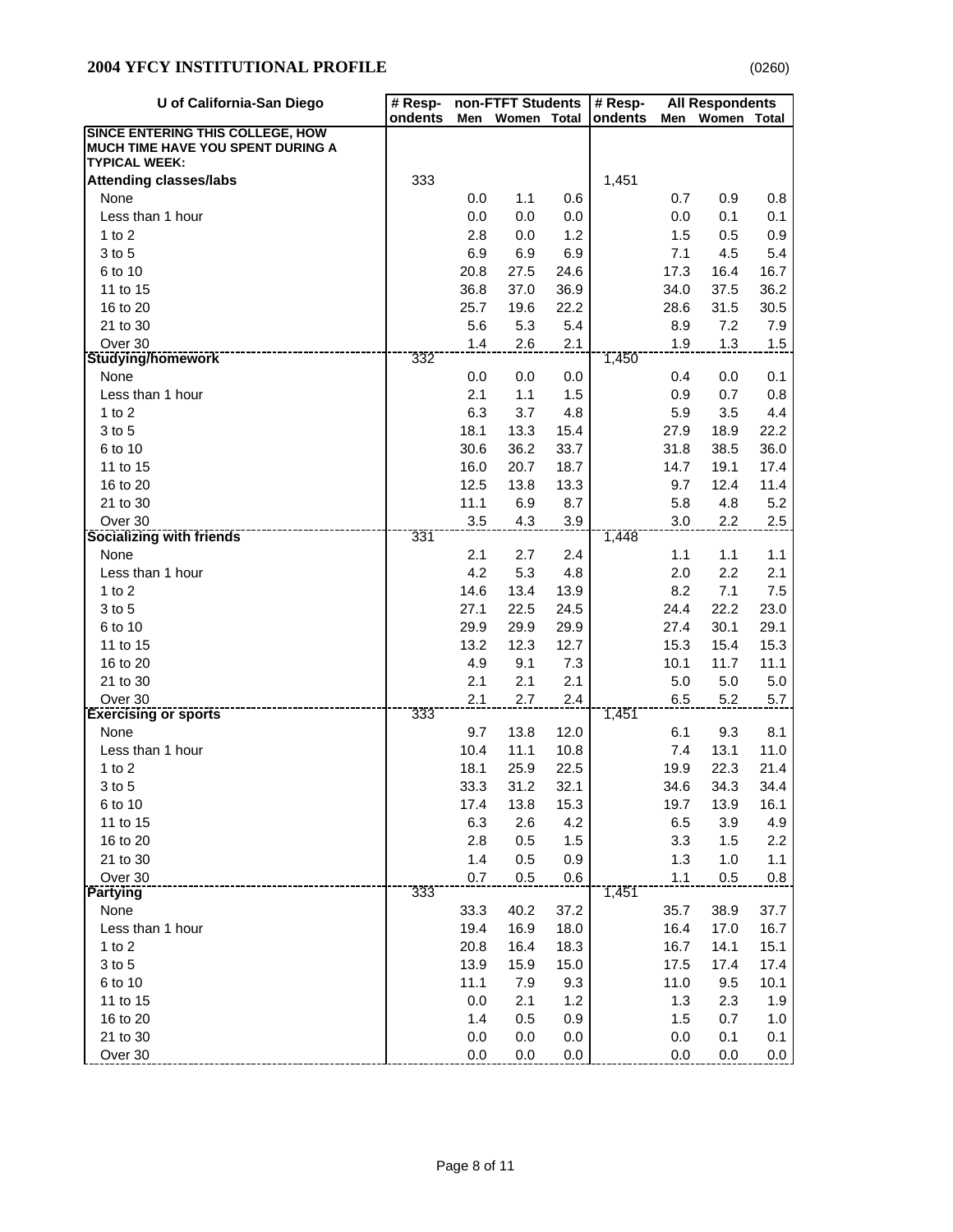# **2004 YFCY INSTITUTIONAL PROFILE**

|--|

| U of California-San Diego                                                    | # Resp- |      | non-FTFT Students |              | # Resp- |      | <b>All Respondents</b> |      |  |
|------------------------------------------------------------------------------|---------|------|-------------------|--------------|---------|------|------------------------|------|--|
|                                                                              | ondents | Men  | Women Total       |              | ondents | Men  | Women Total            |      |  |
| SINCE ENTERING THIS COLLEGE, HOW<br><b>MUCH TIME HAVE YOU SPENT DURING A</b> |         |      |                   |              |         |      |                        |      |  |
| <b>TYPICAL WEEK:</b>                                                         |         |      |                   |              |         |      |                        |      |  |
| Working (for pay) on campus                                                  | 334     |      |                   |              | 1,452   |      |                        |      |  |
| None                                                                         |         | 85.4 | 84.2              | 84.7         |         | 80.9 | 76.8                   | 78.3 |  |
| Less than 1 hour                                                             |         | 0.7  | 2.1               | 1.5          |         | 0.7  | 1.0                    | 0.9  |  |
| $1$ to $2$                                                                   |         | 1.4  | 0.5               | 0.9          |         | 1.9  | 1.6                    | 1.7  |  |
| 3 to 5                                                                       |         | 1.4  | 1.6               | 1.5          |         | 1.7  | 1.9                    | 1.8  |  |
| 6 to 10                                                                      |         | 2.8  | 4.2               | 3.6          |         | 6.3  | 8.1                    | 7.4  |  |
| 11 to 15                                                                     |         | 4.9  | 5.3               | 5.1          |         | 6.1  | 8.3                    | 7.5  |  |
| 16 to 20                                                                     |         | 2.1  | 2.1               | 2.1          |         | 1.7  | 2.0                    | 1.9  |  |
| 21 to 30                                                                     |         | 1.4  | 0.0               | 0.6          |         | 0.7  | 0.2                    | 0.4  |  |
| Over 30                                                                      |         | 0.0  | 0.0               | 0.0          |         | 0.0  | 0.1                    | 0.1  |  |
| <b>Working (for pay) off campus</b>                                          | 334     |      |                   |              | 1,452   |      |                        |      |  |
| None                                                                         |         | 63.9 | 52.6              | 57.5         |         | 77.5 | 77.7                   | 77.6 |  |
| Less than 1 hour                                                             |         | 0.0  | 2.1               | 1.2          |         | 1.3  | 1.0                    | 1.1  |  |
| $1$ to $2$                                                                   |         | 2.1  | 2.6               | 2.4          |         | 1.7  | 1.5                    | 1.6  |  |
| 3 to 5                                                                       |         | 3.5  | 6.3               | 5.1          |         | 2.2  | 3.0                    | 2.7  |  |
| 6 to 10                                                                      |         | 4.9  | 6.8               | 6.0          |         | 4.3  | 4.4                    | 4.3  |  |
| 11 to 15                                                                     |         | 6.3  | 5.8               | 6.0          |         | 3.9  | 4.4                    | 4.2  |  |
| 16 to 20                                                                     |         | 8.3  | 8.4               | 8.4          |         | 4.6  | 3.7                    | 4.1  |  |
| 21 to 30                                                                     |         | 7.6  | 11.6              | 9.9          |         | 3.3  | 3.1                    | 3.2  |  |
| Over 30                                                                      |         | 3.5  | 3.7               | 3.6          |         | 1.1  | 1.3                    | 1.2  |  |
| <b>Volunteer work</b>                                                        | 333     |      |                   |              | 1,450   |      |                        |      |  |
| None                                                                         |         | 72.9 | 63.5              | 67.6         |         | 70.6 | 61.9                   | 65.1 |  |
| Less than 1 hour                                                             |         | 8.3  | 10.6              | 9.6          |         | 10.1 | 13.7                   | 12.3 |  |
| 1 to $2$                                                                     |         | 9.0  | 14.8              | 12.3         |         | 9.9  | 13.8                   | 12.3 |  |
| 3 to 5                                                                       |         | 4.2  | 5.8               | 5.1          |         | 5.0  | 7.3                    | 6.5  |  |
| 6 to 10                                                                      |         | 4.9  | 3.7               | 4.2          |         | 3.4  | 2.1                    | 2.6  |  |
| 11 to 15                                                                     |         | 0.0  | 1.1               | 0.6          |         | 0.6  | 0.9                    | 0.8  |  |
| 16 to 20                                                                     |         | 0.0  | 0.0               | 0.0          |         | 0.4  | 0.2                    | 0.3  |  |
| 21 to 30                                                                     |         | 0.7  | 0.0               | 0.3          |         | 0.2  | 0.0                    | 0.1  |  |
| Over 30                                                                      | 334     | 0.0  | 0.5               | 0.3          |         | 0.0  | 0.1                    | 0.1  |  |
| <b>Participating in student clubs/groups</b><br>None                         |         | 59.7 | 58.9              |              | 1,452   | 48.3 | 44.0                   | 45.6 |  |
| Less than 1 hour                                                             |         | 9.0  |                   | 59.3         |         | 10.2 | 11.7                   | 11.2 |  |
| 1 to $2$                                                                     |         | 15.3 | 15.8<br>13.7      | 12.9<br>14.4 |         | 17.3 | 19.1                   | 18.5 |  |
| 3 to 5                                                                       |         | 11.1 | 7.4               | 9.0          |         | 14.1 | 17.5                   | 16.3 |  |
| 6 to 10                                                                      |         | 4.9  | 3.2               | 3.9          |         | 7.8  | 4.7                    | 5.9  |  |
| 11 to 15                                                                     |         | 0.0  | 0.5               | 0.3          |         | 0.9  | 1.5                    | 1.3  |  |
| 16 to 20                                                                     |         | 0.0  | 0.5               | 0.3          |         | 0.7  | 0.9                    | 0.8  |  |
| 21 to 30                                                                     |         | 0.0  | 0.0               | 0.0          |         | 0.4  | 0.2                    | 0.3  |  |
| Over 30                                                                      |         | 0.0  | 0.0               | 0.0          |         | 0.2  | 0.3                    |      |  |
| <b>Watching TV</b>                                                           | 334     |      |                   |              | 1,452   |      |                        | 0.3  |  |
| None                                                                         |         | 9.0  | 9.5               | 9.3          |         | 12.3 | 11.5                   | 11.8 |  |
| Less than 1 hour                                                             |         | 18.1 | 10.0              | 13.5         |         | 15.4 | 14.8                   | 15.0 |  |
| 1 to $2$                                                                     |         | 12.5 | 15.8              | 14.4         |         | 17.8 | 21.1                   | 19.9 |  |
| 3 to 5                                                                       |         | 30.6 | 35.3              | 33.2         |         | 27.9 | 31.3                   | 30.0 |  |
| 6 to 10                                                                      |         | 21.5 | 20.5              | 21.0         |         | 17.3 | 14.9                   | 15.8 |  |
| 11 to 15                                                                     |         | 6.9  | 6.3               | 6.6          |         | 5.8  | 3.9                    | 4.6  |  |
| 16 to 20                                                                     |         | 0.7  | 1.1               | 0.9          |         | 1.5  | 1.5                    | 1.5  |  |
| 21 to 30                                                                     |         | 0.7  | 1.1               | 0.9          |         | 0.9  | 0.8                    | 0.8  |  |
| Over 30                                                                      |         | 0.0  | 0.5               | 0.3          |         | 1.1  | 0.2                    | 0.6  |  |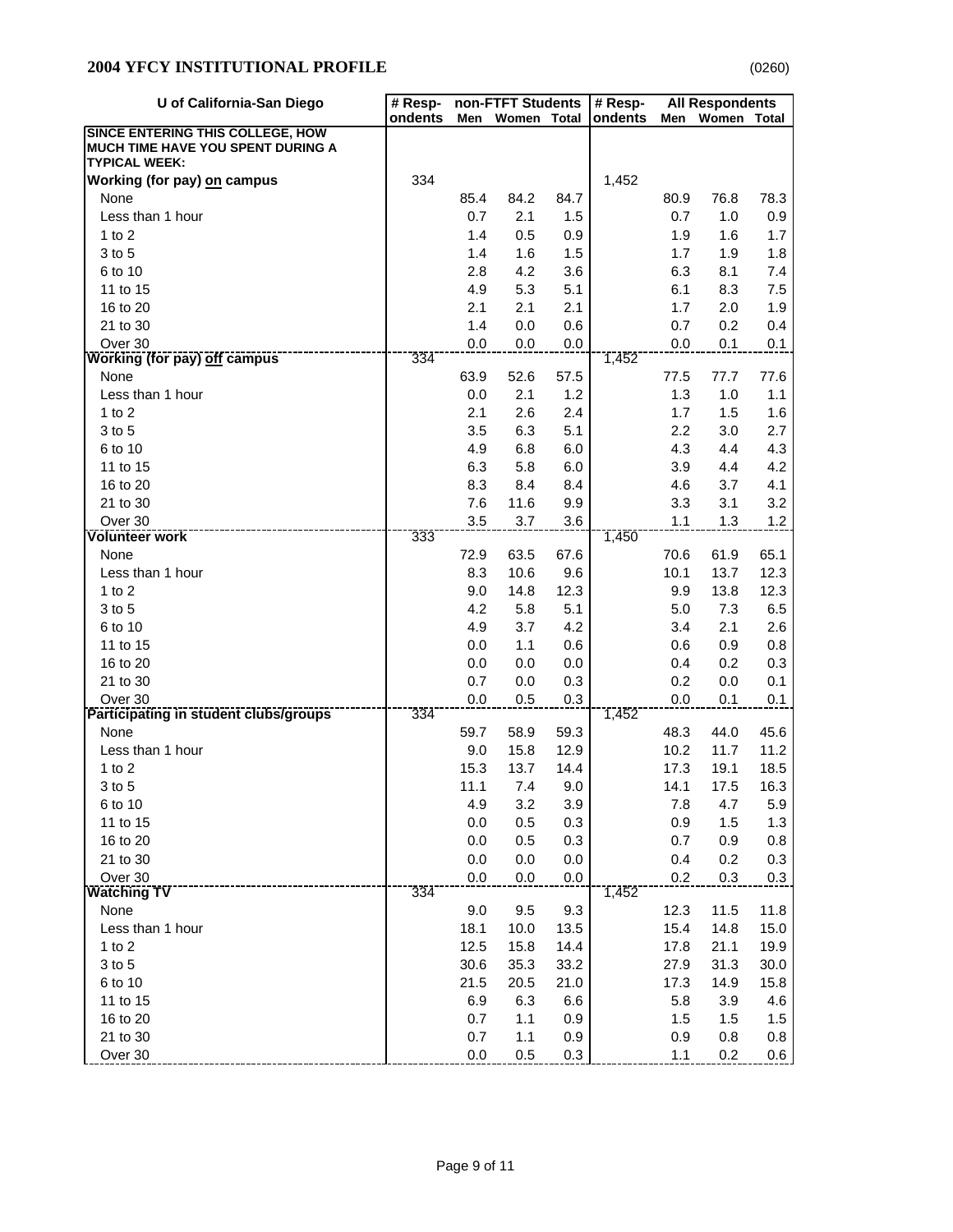|--|

| U of California-San Diego                                 | # Resp- | non-FTFT Students |             |            | # Resp- | <b>All Respondents</b> |             |            |
|-----------------------------------------------------------|---------|-------------------|-------------|------------|---------|------------------------|-------------|------------|
|                                                           | ondents | Men               | Women Total |            | ondents | Men                    | Women Total |            |
| SINCE ENTERING THIS COLLEGE, HOW                          |         |                   |             |            |         |                        |             |            |
| MUCH TIME HAVE YOU SPENT DURING A<br><b>TYPICAL WEEK:</b> |         |                   |             |            |         |                        |             |            |
| <b>Household/childcare duties</b>                         | 334     |                   |             |            | 1,452   |                        |             |            |
| None                                                      |         | 35.4              | 21.1        | 27.2       |         | 55.0                   | 47.7        | 50.4       |
| Less than 1 hour                                          |         | 10.4              | 16.3        | 13.8       |         | 14.3                   | 18.9        | 17.2       |
| $1$ to $2$                                                |         | 24.3              | 25.3        | 24.9       |         | 17.1                   | 18.1        | 17.7       |
| 3 to 5                                                    |         | 18.1              | 25.3        | 22.2       |         | 8.6                    | 10.9        | 10.1       |
| 6 to 10                                                   |         | 5.6               | 7.4         | 6.6        |         | $2.8\,$                | 3.1         | 3.0        |
| 11 to 15                                                  |         | 4.9               | 1.6         | 3.0        |         | 1.5                    | 0.7         | 1.0        |
| 16 to 20                                                  |         | 1.4               | 0.5         | 0.9        |         | 0.6                    | 0.1         | 0.3        |
| 21 to 30                                                  |         | 0.0               | 0.0         | 0.0        |         | 0.2                    | 0.0         | 0.1        |
| Over 30                                                   |         | 0.0               | 2.6         | 1.5        |         | 0.0                    | 0.5         | 0.3        |
| <b>Reading for pleasure</b>                               | 334     |                   |             |            | 1,452   |                        |             |            |
| None                                                      |         | 27.8              | 37.4        | 33.2       |         | 41.4                   | 38.5        | 39.6       |
| Less than 1 hour                                          |         | 25.0              | 24.2        | 24.6       |         | 19.5                   | 25.9        | 23.6       |
| $1$ to $2$                                                |         | 26.4              | 22.1        | 24.0       |         | 23.8                   | 21.9        | 22.6       |
| 3 to 5                                                    |         | 14.6              | 12.6        | 13.5       |         | 10.0                   | 10.1        | 10.1       |
| 6 to 10                                                   |         | 4.2               | 2.6         | 3.3        |         | 3.5                    | 2.6         | 3.0        |
| 11 to 15                                                  |         | 0.7               | 0.5         | 0.6        |         | 0.6                    | 0.7         | 0.6        |
| 16 to 20                                                  |         | 1.4               | 0.5         | 0.9        |         | 0.6                    | 0.1         | 0.3        |
| 21 to 30                                                  |         | 0.0               | 0.0         | 0.0        |         | $0.6\,$                | 0.1         | 0.3        |
| Over 30                                                   |         | 0.0               | 0.0         | 0.0        |         | 0.0                    | 0.1         | 0.1        |
| <b>Commuting</b>                                          | 334     |                   |             |            | 1,451   |                        |             |            |
| None                                                      |         | 12.5              | 12.1        | 12.3       |         | 52.9                   | 55.8        | 54.7       |
| Less than 1 hour                                          |         | 9.7               | 13.2        | 11.7       |         | 8.8                    | 9.8         | 9.4        |
| 1 to $2$                                                  |         | 23.6              | 14.7        | 18.6       |         | 13.6                   | 10.3        | 11.5       |
| 3 to 5                                                    |         | 29.2              | 35.8        | 32.9       |         | 13.4                   | 15.5        | 14.7       |
| 6 to 10                                                   |         | 18.1              | 17.4        | 17.7       |         | 8.0                    | 6.6         | 7.1        |
| 11 to 15                                                  |         | 3.5               | 5.3         | 4.5        |         | 2.0                    | 1.3         | 1.6        |
| 16 to 20                                                  |         | 2.1               | 1.6         | 1.8        |         | 0.9                    | 0.4         | 0.6        |
| 21 to 30                                                  |         | 0.0               | 0.0         | 0.0        |         | 0.0                    | 0.1         | 0.1        |
| Over 30                                                   |         | 1.4               | 0.0         | 0.6        |         | 0.4                    | 0.1         | 0.2        |
| <b>Playing video/computer games</b>                       | 333     |                   |             |            | 1,451   |                        |             |            |
| None                                                      |         | 34.0              | 68.8        | 53.8       |         | 27.3                   | 64.1        | 50.4       |
| Less than 1 hour                                          |         | 18.7              | 16.9        | 17.7       |         | 17.5                   | 16.1        | 16.6       |
| 1 to $2$                                                  |         | 20.1              | 6.3         | 12.3       |         | 20.8                   | 12.0        | 15.3       |
| 3 to 5                                                    |         | 15.3              | 6.9         | 10.5       |         | 17.7                   | 5.4         | 9.9        |
| 6 to 10                                                   |         | 6.9               | 0.5         | 3.3        |         | 8.0                    | 1.8         | 4.1        |
| 11 to 15                                                  |         | 2.8               | 0.5         | 1.5        |         | 5.2                    | 0.4         | 2.2        |
| 16 to 20                                                  |         | 1.4               | 0.0         | 0.6        |         | 1.9                    | 0.2         | 0.8        |
| 21 to 30                                                  |         | 0.0               | 0.0         | 0.0        |         | 0.6                    | 0.0         | 0.2        |
| Over 30<br><b>Prayer/meditation</b>                       | 334     | 0.7               | 0.0         | $0.3\,$    | 1,452   | 1.1                    | 0.0         | 0.4        |
|                                                           |         |                   |             |            |         |                        |             |            |
| None                                                      |         | 60.4              | 56.8        | 58.4       |         | 58.9                   | 57.5        | 58.1       |
| Less than 1 hour                                          |         | 20.1              | 24.7        | 22.8       |         | 20.8                   | 23.1        | 22.2       |
| 1 to $2$                                                  |         | 12.5              | 10.5        | 11.4       |         | 12.6                   | 12.1        | 12.3       |
| 3 to 5                                                    |         | 6.3               | 4.7         | 5.4        |         | 5.6                    | $5.0$       | 5.2        |
| 6 to 10                                                   |         | 0.7               | 2.1         | 1.5        |         | 1.3                    | 1.8         | 1.6        |
| 11 to 15<br>16 to 20                                      |         | 0.0               | 0.5         | 0.3        |         | 0.0                    | 0.2         | 0.1        |
| 21 to 30                                                  |         | 0.0               | 0.0         | 0.0        |         | 0.4                    | 0.0         | 0.1        |
| Over 30                                                   |         | 0.0<br>0.0        | 0.0<br>0.5  | 0.0<br>0.3 |         | 0.0<br>0.4             | 0.1<br>0.1  | 0.1<br>0.2 |
|                                                           |         |                   |             |            |         |                        |             |            |